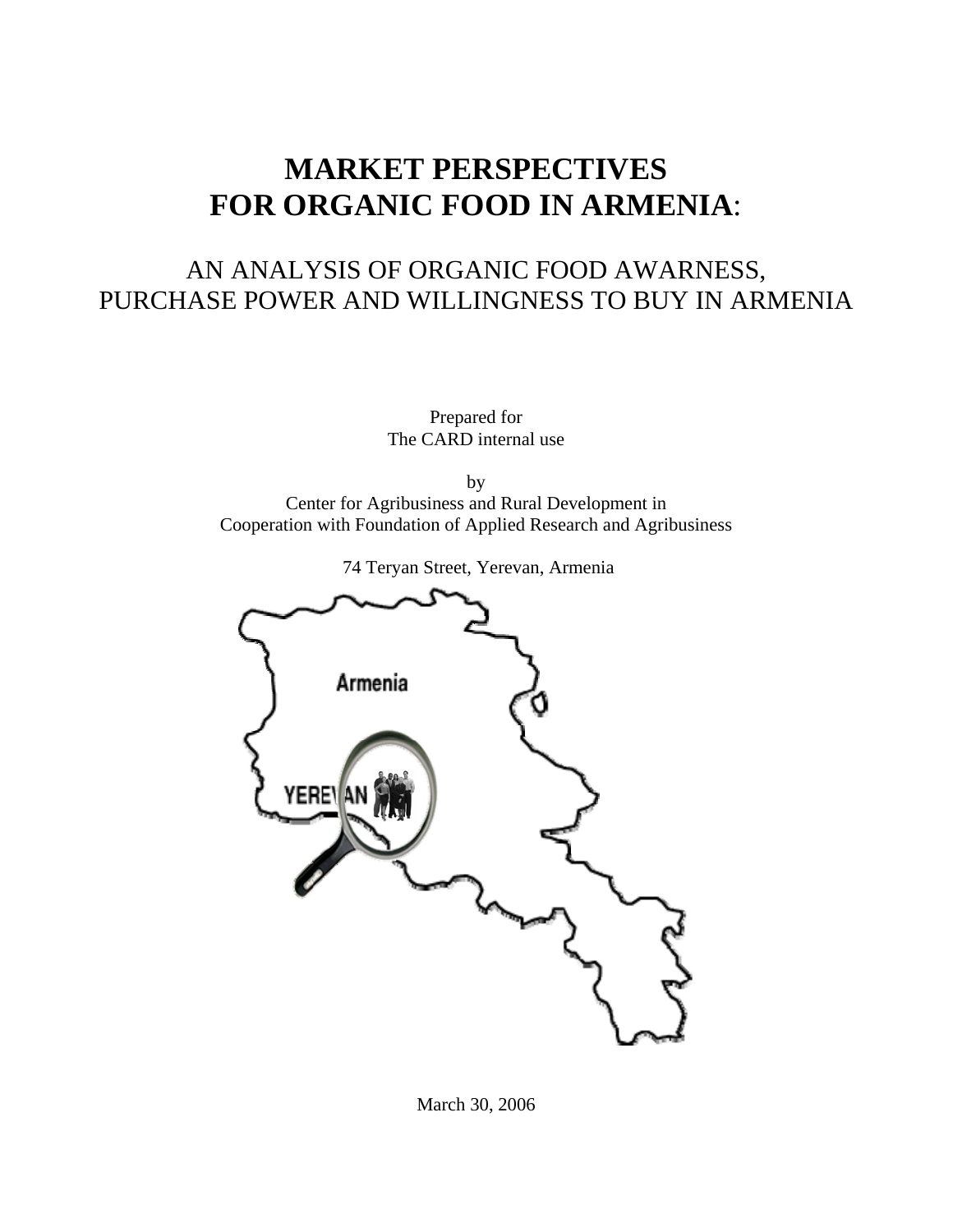## ANALYSIS OF ORGANIC FOOD AWARNESS, PURCHASE POWER AND WILLINGNESS TO BUY IN ARMENIA

#### **Personal interviews conducted by FARA contractors**  Tatevik Geovorkyan Shushan Arabajyan

#### **Coordinated by**

Sona Tadevosyan

#### **Data input forms created by**  Sona Tadevosyan

# **Data input implemented by**

## Tatevik Geovorkyan

Shushan Arabajyan

### **Focus groups conducted and analized by**

Armen Harutyunyan Sona Tadevosyan

## **Data analized**

Armen Harutyunyan

**Project coordinator CARD market development and research specialist**  Armen Harutyunyan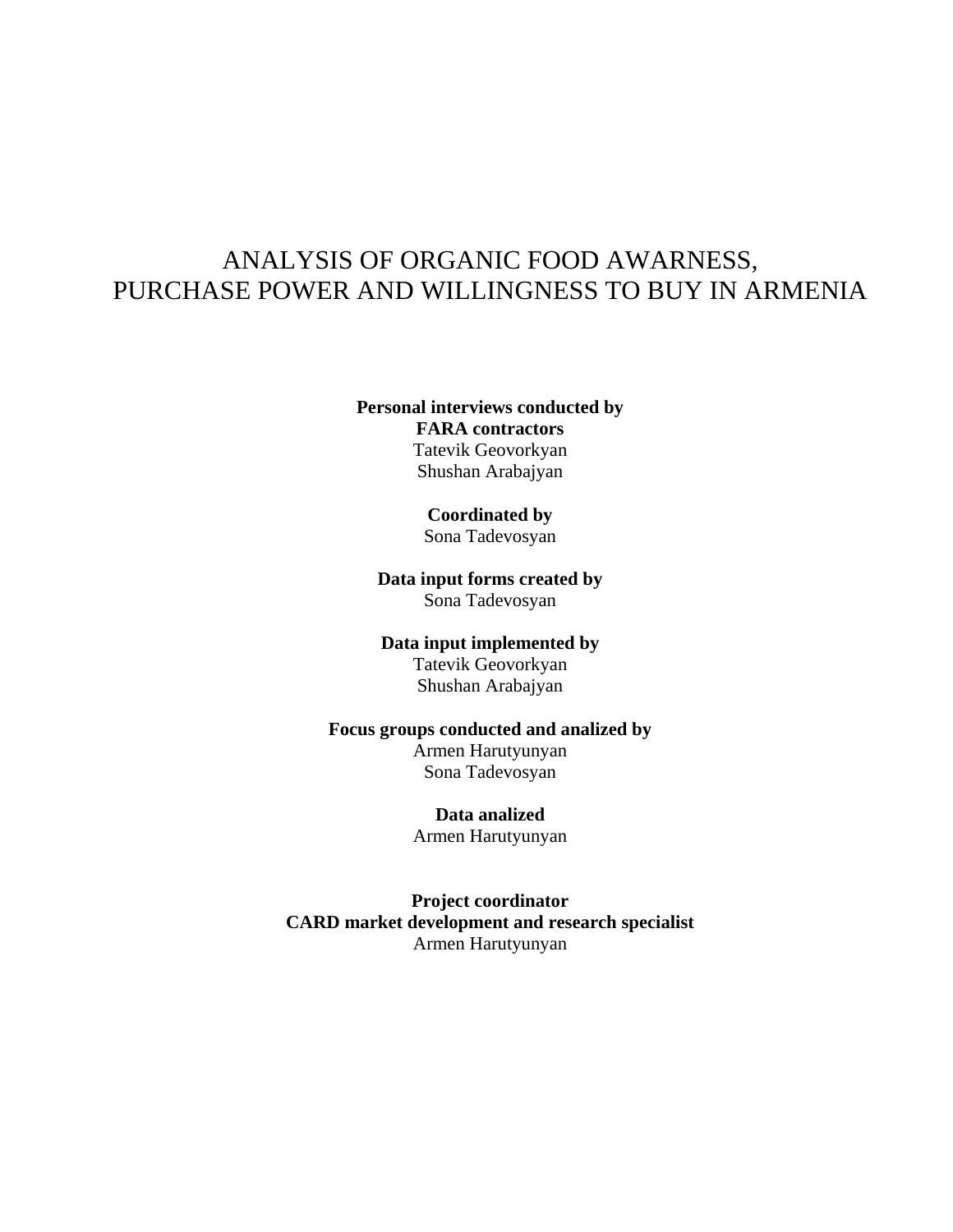## **CONTENTS**

۰

| <b>SECTION TITLE</b>                               | <b>PAGE</b>             |
|----------------------------------------------------|-------------------------|
| <b>Executive summary</b>                           | $\mathbf{i}$            |
| Introduction and objectives of the research        | ii-iii                  |
| <b>Methodology</b>                                 | iii-iv                  |
| General information about organic food and farming |                         |
| Organic food                                       | $\mathbf{1}$            |
| Organic farming                                    | $\overline{2}$          |
| <b>International organic food market trends</b>    |                         |
| Sweden                                             | 3                       |
| Austria                                            | 3                       |
| Australia                                          | 4                       |
| France                                             | $\overline{\mathbf{4}}$ |
| <b>Brazil</b>                                      | 5                       |
| Finland                                            | 5                       |
| <b>Great Britain</b>                               | 6                       |
| <b>Russian Federation</b>                          | 7                       |
| New Zealand                                        | 8                       |
| <b>Results and analysis</b>                        |                         |
| A profile of the total sample                      |                         |
| Social-economic characteristics                    | 9                       |
| Purchase preferences                               | 10                      |
| Organic food awareness                             | 12                      |
| Willingness to buy and pay premium                 | 14                      |
| <b>Conclusions and Recommendations</b>             | 19                      |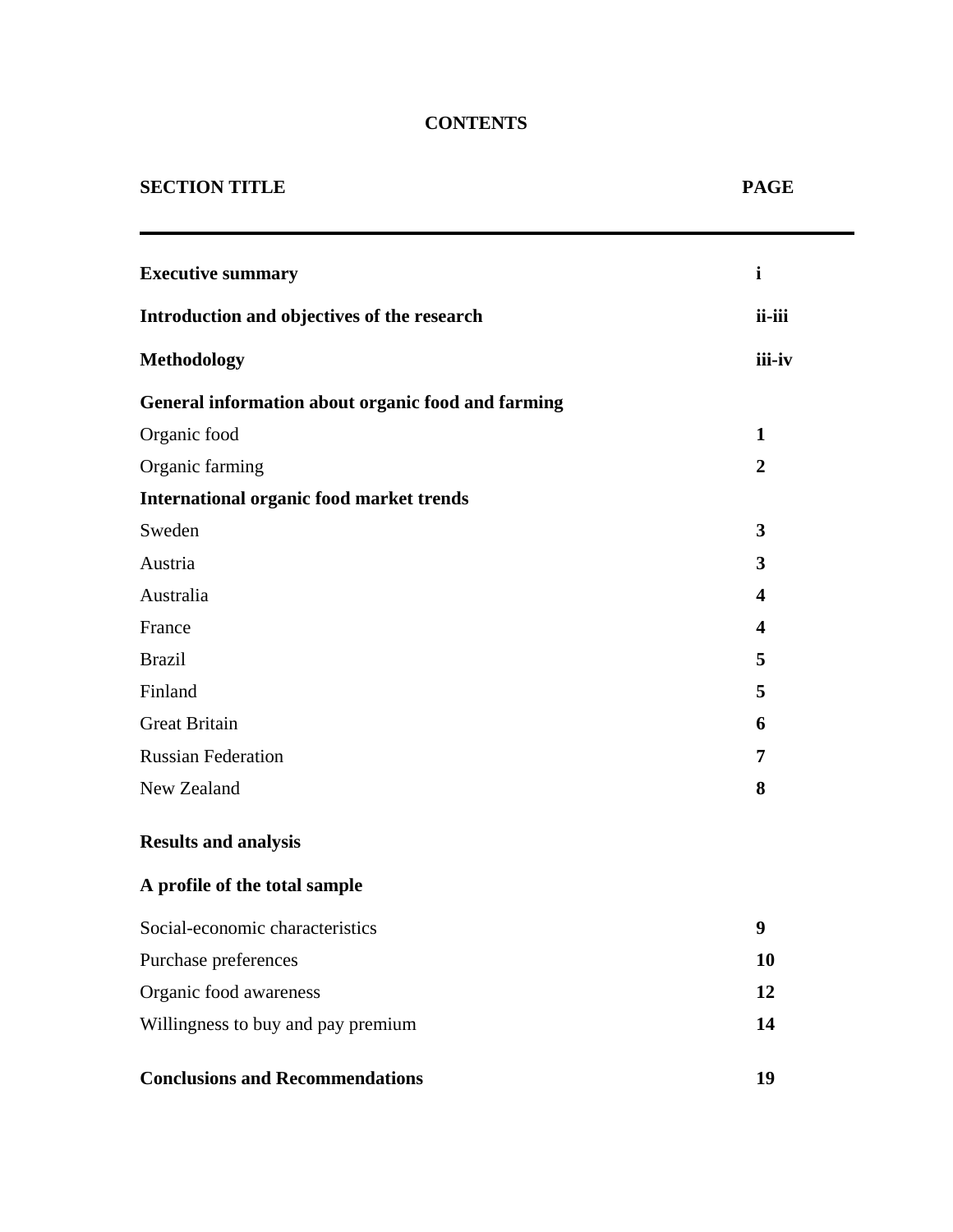| <b>Appendix A</b>                | 22 |
|----------------------------------|----|
| <b>Appendix B</b>                | 24 |
| Appendix C                       | 25 |
| <b>References</b>                | 28 |
| <b>Personal interview survey</b> | 30 |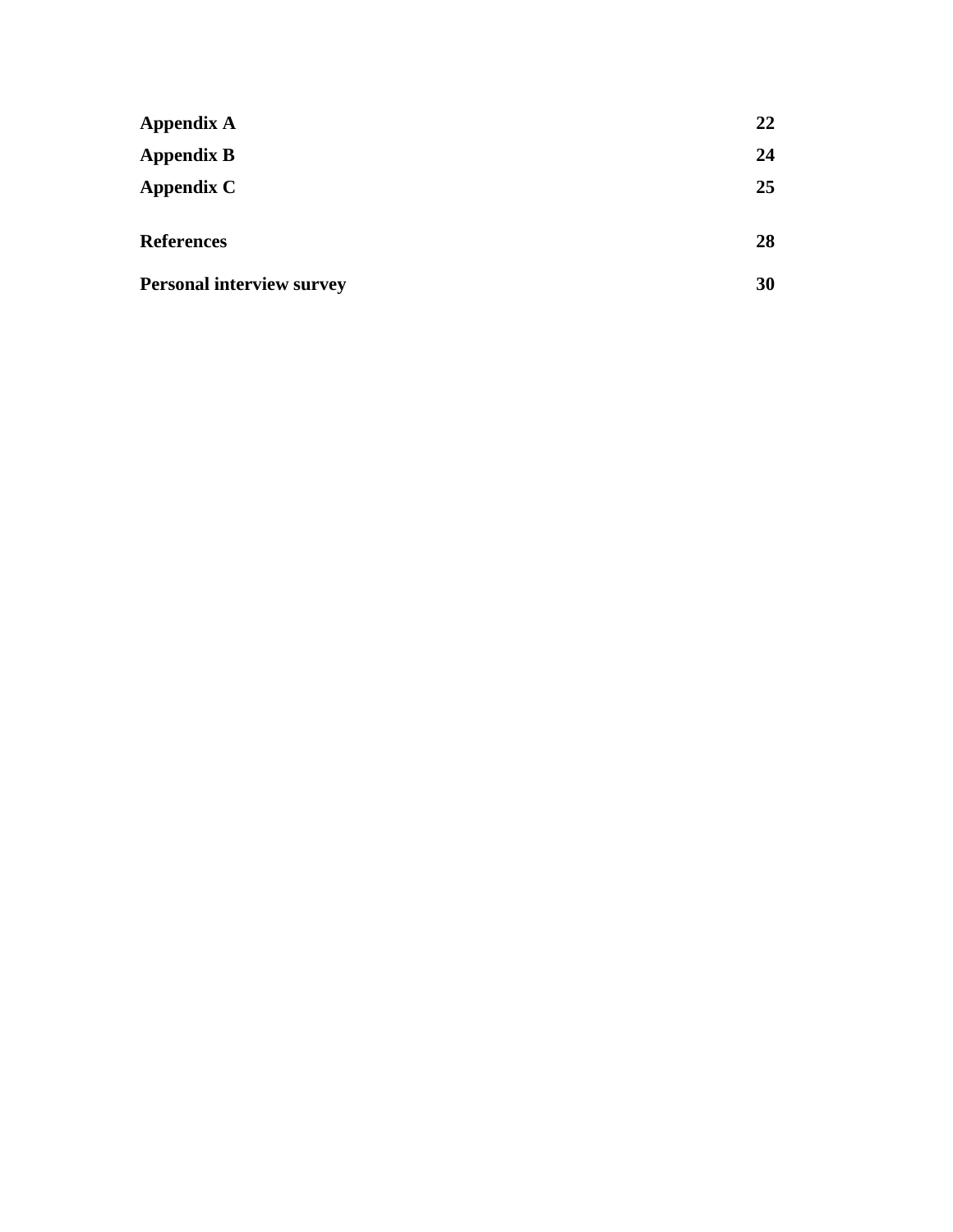#### **Executive Summary**

There is market for organic food in Armenia and there are perspectives for the market development accompanied by effective marketing campaign. Research has concluded that although consumers with average and above average income level cannot clearly define organic/ecologically clean product, majority of them associate it with healthy food that does not contains chemicals, good for environment, and has high quality. In comparison to the Dutch and US consumers, these characteristics are similar in many instances. Armenian consumers most of the three countries concern about healthiness of the product: 71.8% (vs. 54% and 49%), and food quality 67.1% (vs. 42% and 12%). Consumers' concern about environment in all three countries is almost the same (more than 50%), with slight higher number for US consumers (58%). Finally, Dutch and Armenian consumers are least concerned about supporting local farmers as compared to US consumers.

Majority of survey respondents are willing to pay price premiums to purchase organic food. Despite the fact that there is willingness to pay price premium, people need to be assured that the product that they purchase complies with characteristics they look for. Respondents of 19-34 age category with household income of 50,000-400,000 AMD per month and married people with children from 25-54 age category, with income level of 100,000-600,000 AMD are willing to pay price premium for organic food.

According to the data collected during personal interviews and focus group discussions, respondents trust domestic products and shift their preferences to the domestic products as much as possible, provided it is complies with their purchase preferences (See Appendix C). Generally, all the factors create good base for organic market development in Armenia. Although, the overall picture looks positive, there are many challenges associated with organic food market development in Armenia. The first and the most important challenge is planning of marketing campaign that will be directed to the satisfaction of the needs of specific market segments.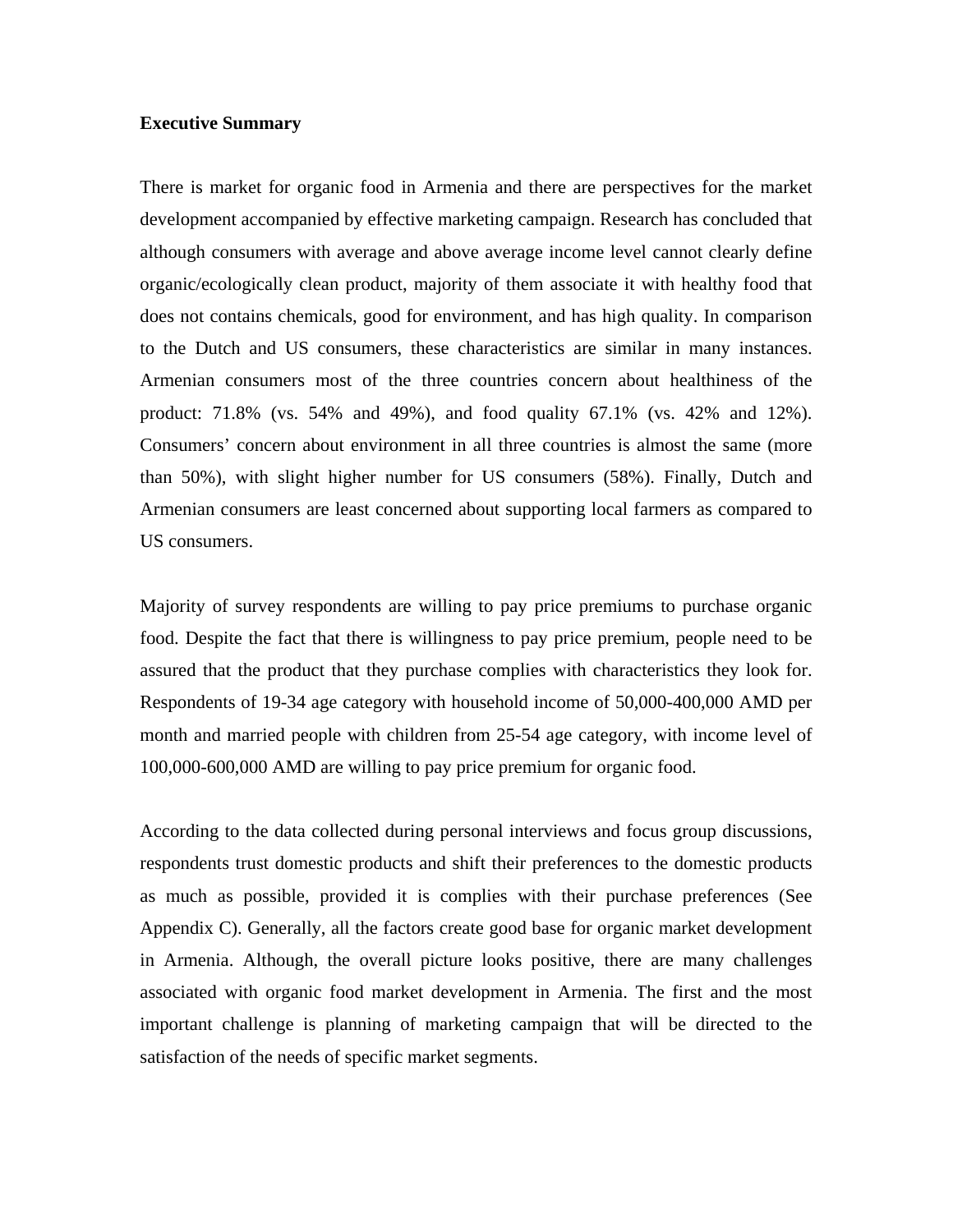#### **Introduction**

During the past few years, there is increasing interest toward organic farming and processing of organic products in Armenia. This includes organic conferences, creation of institutions that work with farms and agribusinesses for organic food production, processing, and certification. "Ecoglobe" LLC is the first Armenian organic certification body. It has been established in 2002, based on the growing interest of agricultural and food producers to the organic methods and as an opportunity to access organic markets. Ecoglobe certification sectors include plant production, livestock breeding, beekeeping, wild plant collection, aquaculture, food industry/processing, and trade. Since spring 2003, the company assists local food growers and processors and currently collaborates with 14 farms and 8 food processors. Besides preparatory work with the client, organization works with the Ministry of Agriculture of Armenia, on preparation of legislation for organic food definition and certification process. Another Company involved in this area is FruitFull Armenia Foundation (FAF). FAF is an independent non-profit organization, established to foster the development of the farming and food processing market sector in Armenia by enhancing rural development and by promoting the sales of Armenian food commodities as well as food specialties in the domestic and in the export marketplace.

Today, the concern about healthy and quality food products has been increasing in Armenia. In addition, awareness of health and environment safety together with increase of disposable income creates good base for organic market development. This report serves as a manual that is intended to introduce awareness on organic food in Armenia, consumers' willingness to pay price premium, estimate organic food's current demand, and project potential demand for consumers with purchasing power. This report provides basic information concerning organic food market in Yerevan, since significant proportion of Armenian purchase power is concentrated there. This makes education and reaching large number of consumers easier and allows marketing campaigns to be more effective. It is focused on assessment of organic food market and defines the future design of the organic farming and processing development project. The growth of supermarket chains with their centralized purchasing system also makes market entry easier.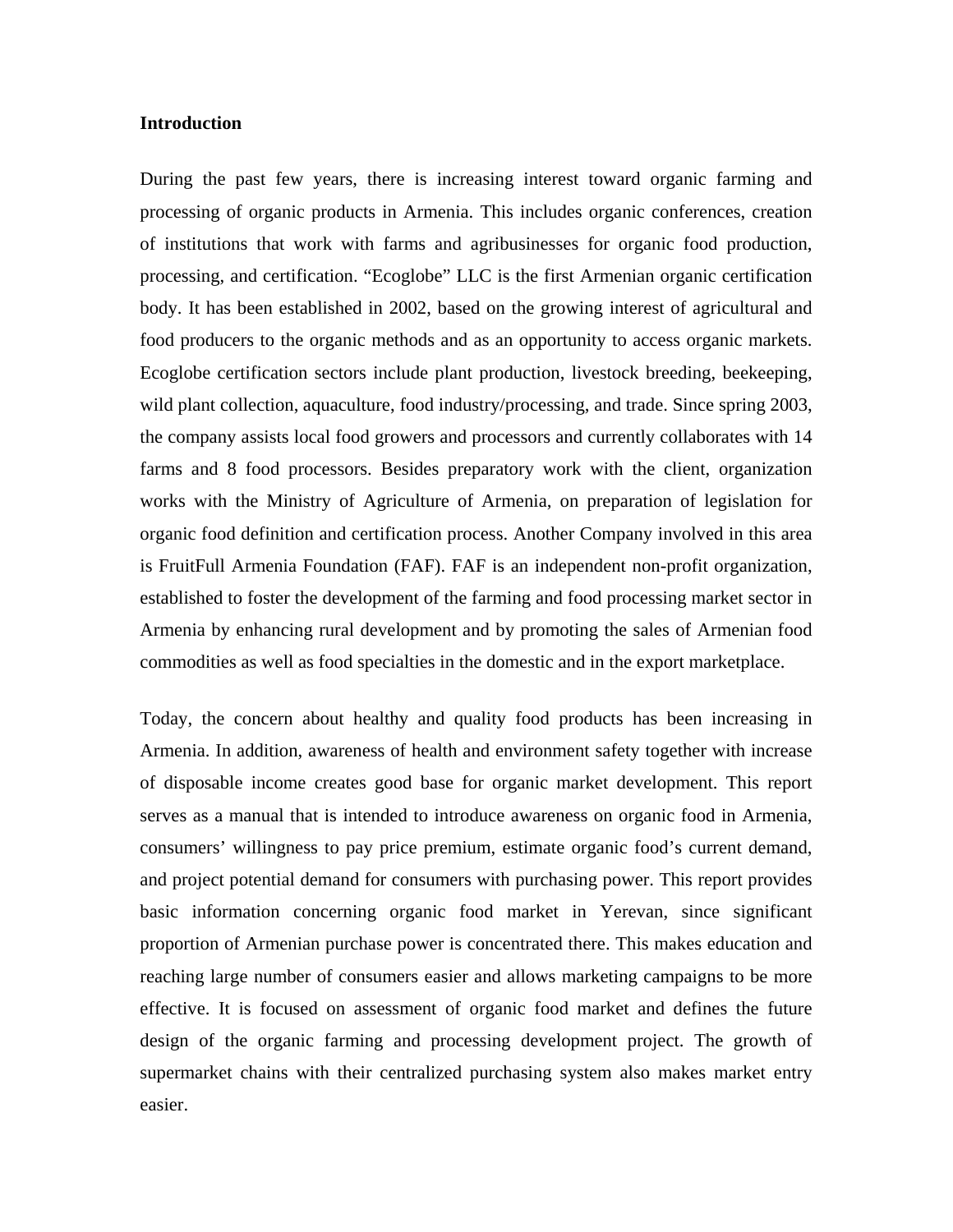The main objectives of this research are:

- understanding level of consumer knowledge about organic/ecologically clean products
- identification of the attitude of Armenian consumers toward organic food
- assessment of market segments that are willing to pay premium for organic food
- projection of potential demand with increasing disposable income model
- identification of consumers with purchasing power and assessment of their willingness to pay premium

#### **Research methodology**

The types of the research are descriptive, targeted to clarify the characteristics of certain phenomena, and causal, aimed to find whether there is particular variable X causing a variable Y.

A month period was dedicated to secondary data collection regarding organic food definition, international organic market development, organic certification, consumer diversification and income level in Armenia. This type of information was collected from the internet, USDA FAS web site, Armenian Statistical Agency's online sources, interviews with certification bodies in Armenia, journals and magazines. Secondary data portrays market segments for organic food in foreign markets, demand for the organic food, information on the US and European certification bodies etc. As the second stage, primary data were collected to understand situation in local market and future perspectives for organic food market development.

Two research methods were used for data collection; these are personal interviews and focus group discussions. Personal interviews were mainly applied to find out consumer awareness and willingness to pay for organic food and focus group discussions were conducted in order to observe group interaction, where members are exposed to an idea or concept. Dichotomous<sup>[1](#page-6-0)</sup> and multiple choice structures were used in questionnaires for personal interviews. Questions were designed as open-ended and pre-specified, and

 $\overline{a}$ 

<span id="page-6-0"></span><sup>&</sup>lt;sup>1</sup> Yes or no questions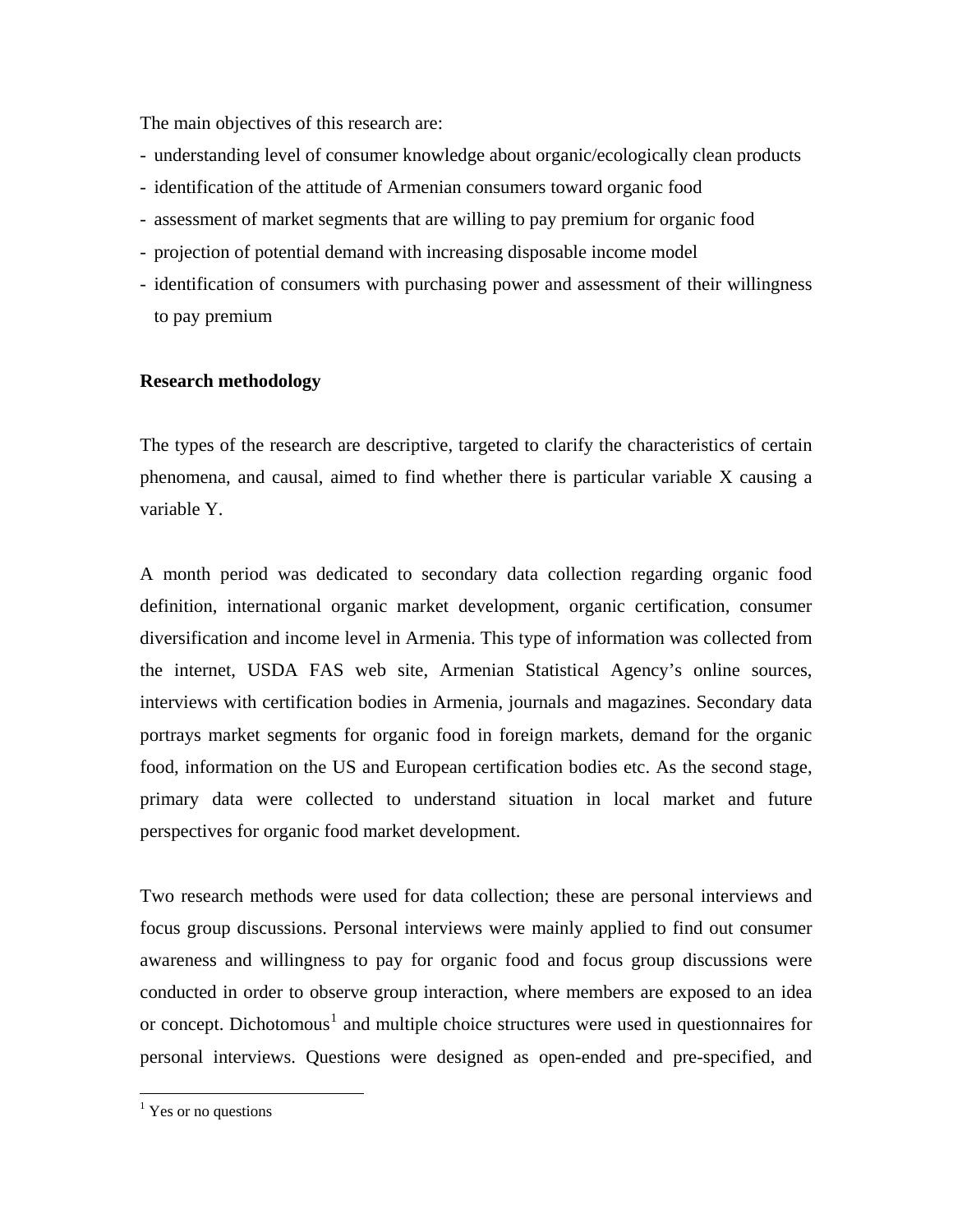include information about socio-demographic characteristics, consumer behavior, perceptions, and knowledge of organic food products, associations with organic/ecologically clean product definition, etc. The data were inputted and analyzed using Microsoft Excel 2003 software.

The research was targeted on average and above-average income consumers. The survey sample included 300 interviews, conducted in high value food retail stores and supermarkets in selected Yerevan communities, and 50 interviews, conducted during focus group discussions. Selected Yerevan communities included Central, Arabkir, Kanaker-Zejtun, Nor-Nork, Erebuni, Achapnyak, and Malatia-Sebastia. Quantitative methods were used during personal interviews and qualitative methods – during focus group discussions. Finally, focus groups were used to find out knowledge and preferences of specific consumer groups such as students, faculty, employees of factories, as well as randomly selected diversified consumer groups.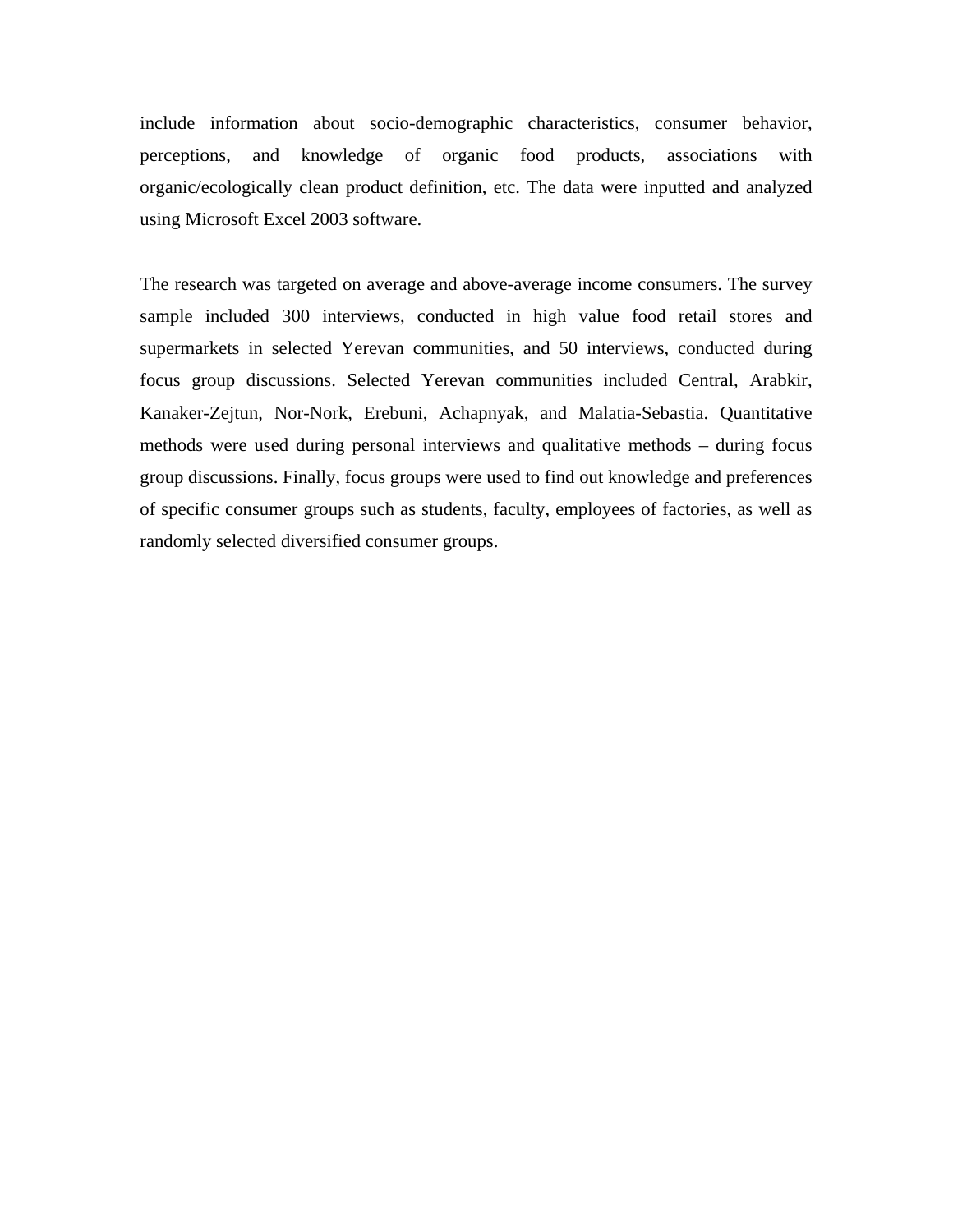#### **General information about organic food and farming**

#### *Organic Food*

International federation of organic agriculture movement claims that organic agriculture is based on four principles that are health, ecology, fairness, and care. It means that it should sustain and enhance the health of soil, plant, human, animal and planet as whole, be based on living ecological system and cycles, work with them and emulate and help sustain them, ensure fairness with regard to the common environmental, life opportunities, and finally it must be managed in a precautionary and responsible manner to protect the health and well-being of current and future generations and the environment. (IFOAM, 2005)

According to the US Organic Food Research Foundation, organic food refers to agricultural production systems used to produce food and fiber. All kinds of agricultural products are produced organically, including produce, grains, meat, dairy, eggs, flowers, fibers such as cotton, and processed food products. Organic farming management relies on developing biological diversity in the field to disrupt habitat for pest organisms, and the purposeful maintenance and replenishment of soil fertility. Organic farmers are not allowed to use synthetic pesticides or fertilizers. Some of the essential characteristics of organic systems include: design and implementation of an "organic system plan" that describes the practices used in producing crops and livestock products; a detailed recordkeeping system that tracks all products from the field to point of sale; and maintenance of buffer zones to prevent inadvertent contamination from adjacent conventional fields. USDA makes no claims that organically produced food is safer or more nutritious than conventionally produced food. Organic food differs from conventionally produced food in the way it is grown, handled, and processed.

Certified organic refers to agricultural products that have been grown and processed according to uniform standards, verified by independent state or private organizations, accredited by USDA. All products sold as "organic" must be certified. Certification includes annual submission of an organic system plan and inspection of farm fields and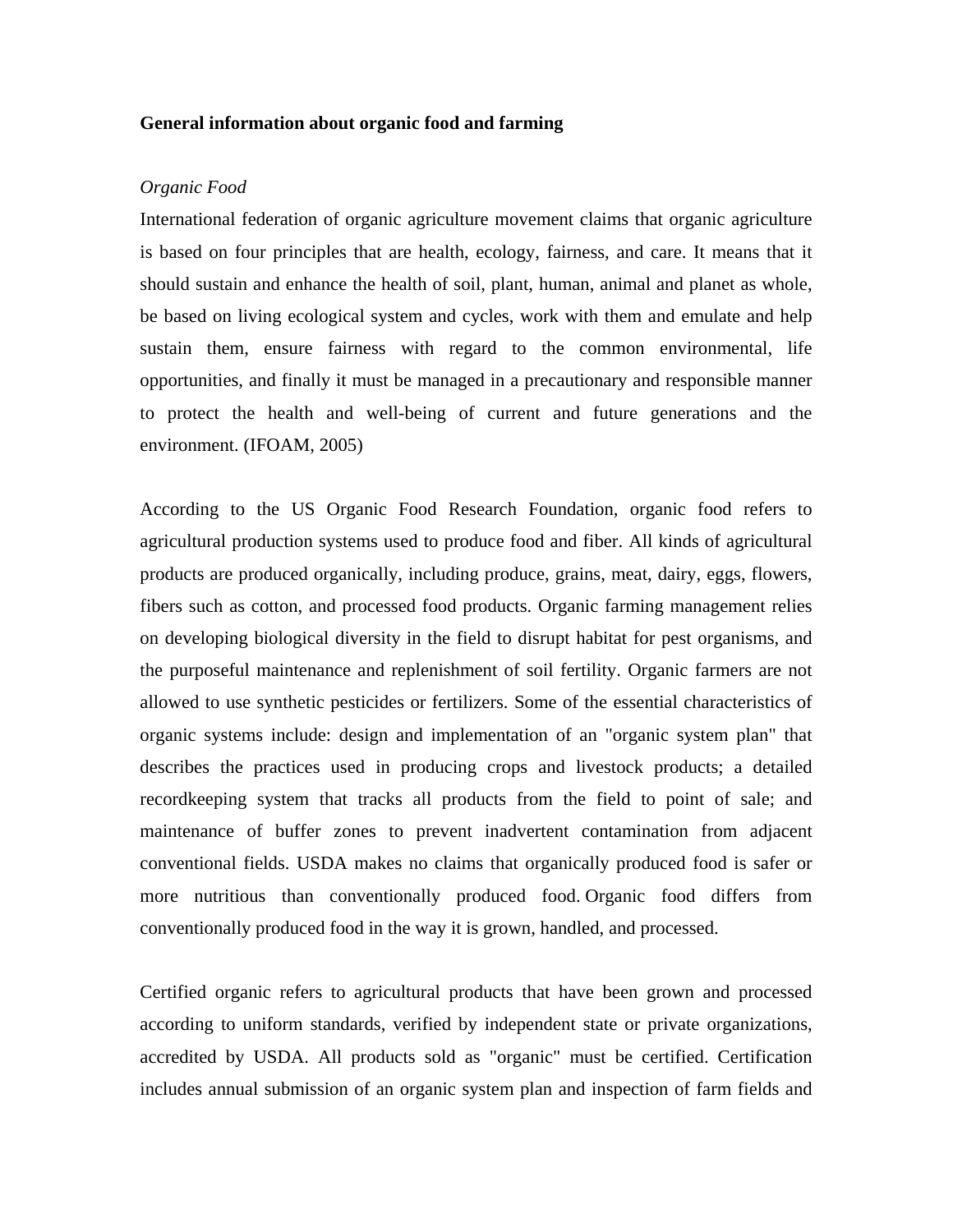processing facilities. Inspectors verify that organic practices such as long-term soil management, buffering between organic farms and neighboring conventional farms, and recordkeeping are being followed. Processing inspections include review of the facility's cleaning and pest control methods, ingredient transportation and storage, and recordkeeping and audit control. Organic foods are minimally processed to maintain the integrity of food without artificial ingredients or preservatives. Certified organic requires the rejection of synthetic agrochemicals, irradiation and genetically engineered foods or ingredients. (The national organic program, 2002)

#### *Organic Farming*

 $\overline{a}$ 

Organic farming is an environmentally responsible approach to producing high-quality food and fiber. Personal health and environmental concerns have long been motivating factors for those who choose to farm organically. Increasingly, however, economics has become a major factor. Organic farmers typically earn a premium for their production, and though it is not true for all products, many organic commodity crops have lower costs of production than the same conventional crops. (George Kuepper, 2002)

Organic farming is a form of [agriculture](http://en.wikipedia.org/wiki/Agriculture) that relies on [ecosystem](http://en.wikipedia.org/wiki/Ecosystem) management and attempts to reduce or eliminate external agricultural inputs, especially synthetic ones. It is a holistic production management system that promotes and enhances [agro-ecosystem](http://en.wikipedia.org/wiki/Sustainable_agriculture)  [health](http://en.wikipedia.org/wiki/Sustainable_agriculture), including [biodiversity](http://en.wikipedia.org/wiki/Biodiversity), biological cycles, and soil biological activity. In preference to the use of off-farm inputs, organic farming emphasizes management practices, taking into account that regional conditions require locally adapted systems. Utilizing both traditional and scientific knowledge, organic agricultural systems rely on agronomic, biological, and mechanical methods (these may require external inputs of nonrenewable resources, like tractor fuel), as opposed to using [synthetic](http://en.wikipedia.org/wiki/Chemical_synthesis)<sup>[2](#page-9-0)</sup> materials, to fulfill any specific function within the system. Organic farming is also associated with support for principles beyond cultural practices, such as [fair trade](http://en.wikipedia.org/wiki/Fair_trade) and environmental stewardship, although this does not apply to all organic farms and farmers. *(*Smil, Vaclav, 2001)

<span id="page-9-0"></span> $2$  chemical synthesis - purposeful execution of [chemical reactions](http://en.wikipedia.org/wiki/Chemical_reaction) in order to get a [product,](http://en.wikipedia.org/wiki/Product_%28chemistry%29) or several products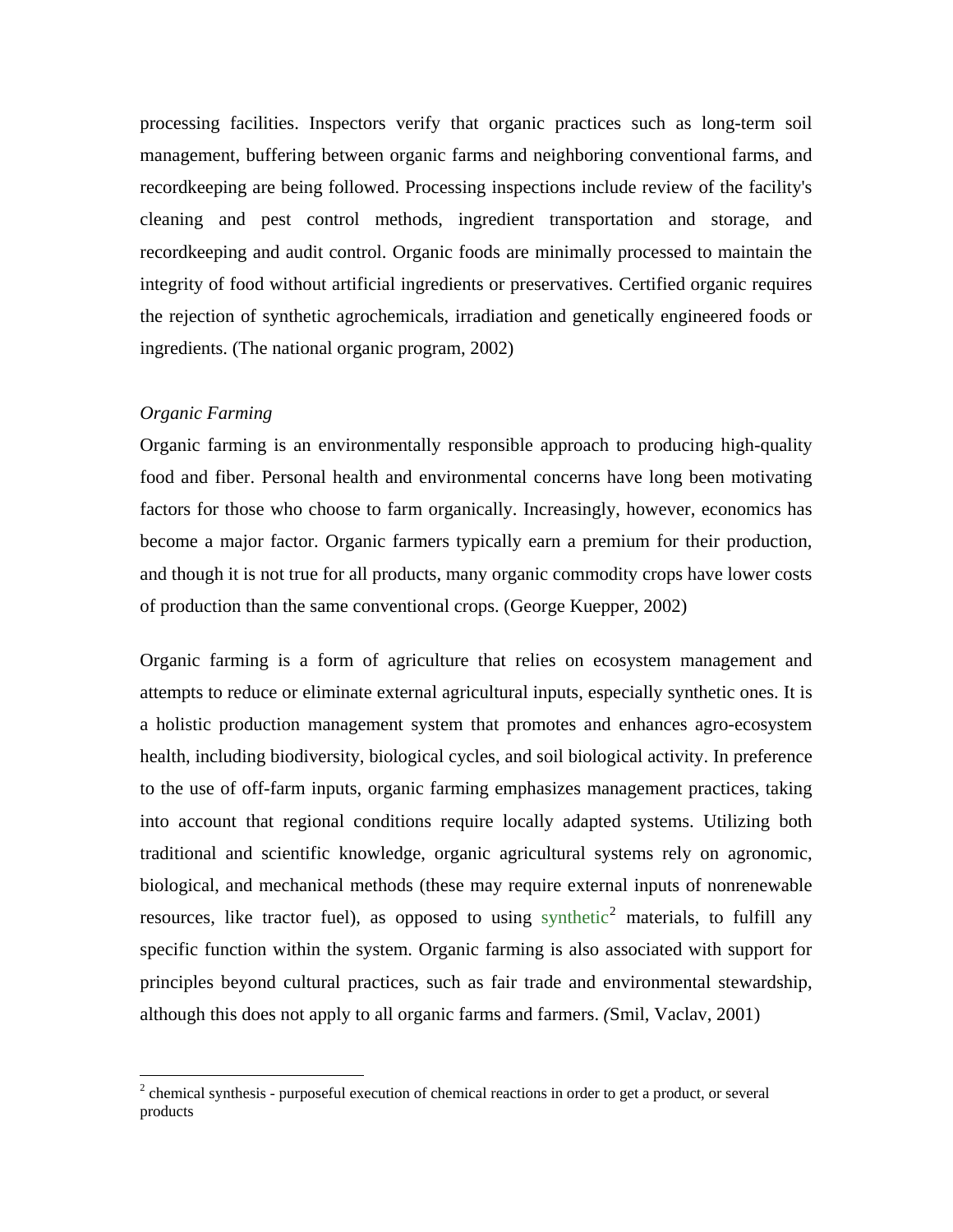According to European Commission, organic farming can be defined as a method of production, which puts highest emphasis on environmental protection and, with regard to livestock production, animal welfare considerations. It avoids or largely reduces the use of synthetic chemical inputs such as fertilizers, pesticides, additives, and medicinal products. Farming is only considered organic at EU-level if it complies with Council Regulations (EEC) No 2092/91. In this framework, organic farming is differentiated from other approaches to agricultural production by the application of regulated standards (production rules), certification procedures, and specific labeling scheme, resulting in the existence of a specific market, partially isolated from non-organic foods. It does not deal with other types of low-input farming.

A producer/organic farmer is any natural or legal person who operates an agricultural holding, involved in producing, packaging and labeling of his own organic products following the ruled of Council Regulation (EEC) No 2092/91.

A processor is any natural or legal person who preserves and/or processes organic agricultural produce. The packaging and labeling of organic products is also considered organic as processing. (European commission, 1999, Jacob Hansen, 2001)

#### **International organic food market trends**

Leading developing country suppliers of organic products are Argentina, Mexico, Brazil, Dominican Republic, China, India, Sri Lanka, and Turkey. Imported products include fresh fruits and vegetables, coffee, tea and cocoa, grains, pulses and seeds, vegetable oil and fats, edible nuts, spices and herbs, dried fruits, fruit and vegetable juices and concentrates, sugar and honey. (EU market survey, 2004)

**Sweden:** The Swedish organic consumer differs little from the average Swedish consumer. Well-educated females would be the most enthusiastic group, while men between ages 40-60 are the least interested. The Swedish organic consumer is less oriented to "natural" or "healthy" than their counterparts in continental Europe. In Sweden, there is a good market for products like organic white bread or organic white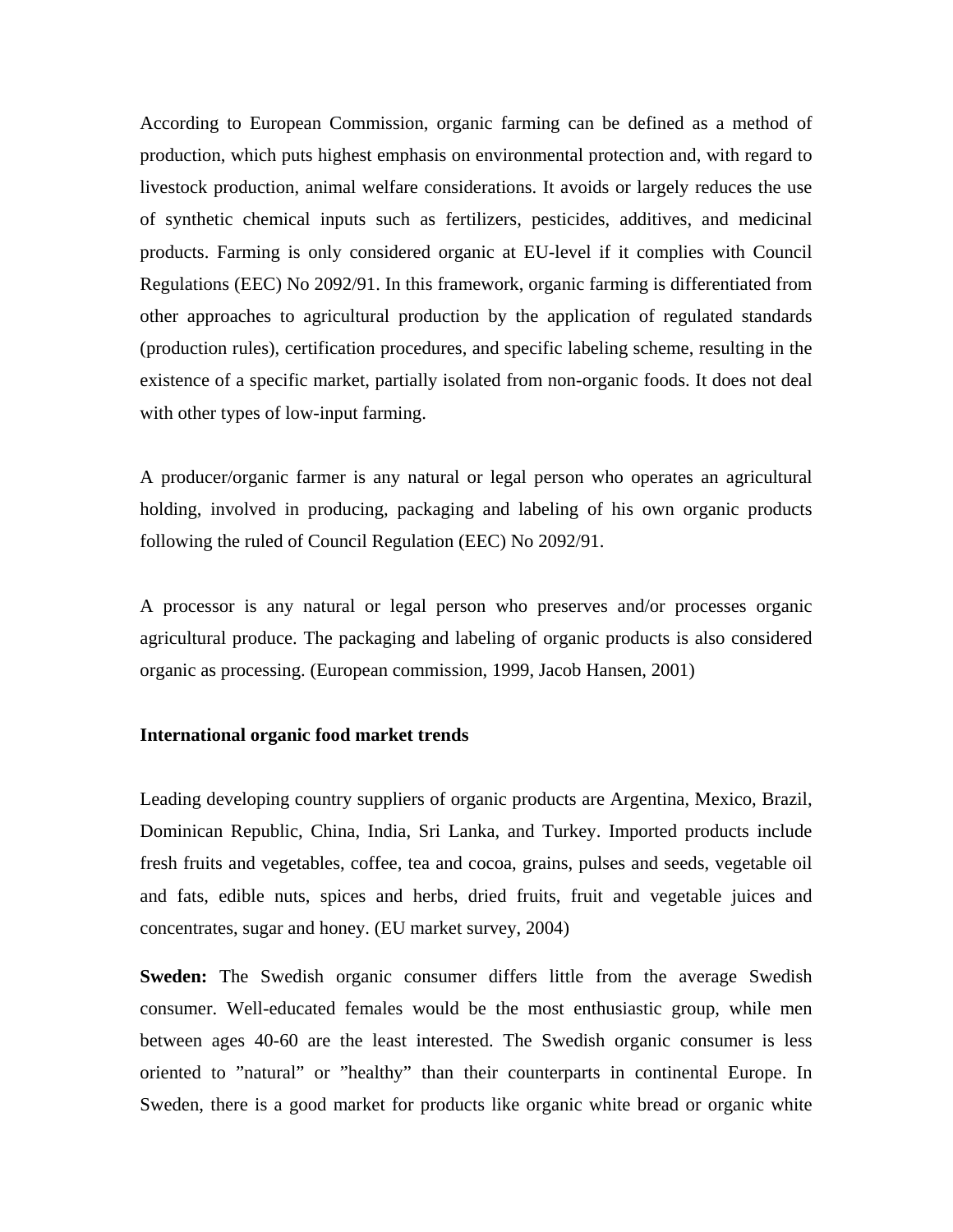(refined) sugar, while these products are very difficult to market in e.g. Germany. (US Embassy Stockholm, 2000)

**Austria:** At present, about two thirds of organic production is sold in the domestic market, 90% through the retail trade, mainly the two largest supermarket chains, and 10% directly by producers. The turnover of organic products is estimated at AS 3 billions. In general, these products are 25 - 30% more expensive at the wholesale and retail level than conventional products. According to a poll, more than 95% of the Austrian population is informed about organic foods, 70% are interested in buying such products, the same share regards them as more healthy, and 40% find them more tasteful. Despite the great interest in organic foods shown in polls, only a small share of the population is actually ready to pay a higher price for such products. (Walter Krucsay, 1999)

**Australia:** While no specific data is available, reports indicate that the character of the Australian organic market is changing in some fundamental ways. While the "green" element has always been important, there are now some new players. People who are interested in the best of everything - cars, houses, etc., whatever the product, they are into the best. Many people now believe organic to be of superior quality. One of the strongest selling points for organics in Australia is the perceived environmental benefits. The objective is to sell the sustainability argument as the debate on how to address the concerns about Australia's fragile and low fertility soils gains increasing importance. In 1996, the value of organic production in Australia was estimated at \$90 million, of which \$30 million was sold for export. Currently, the overall market is thought to be in the order of \$200 million. (Lindy Crothers, 2000)

**France:** Most consumers in France are politically/ideologically motivated: long-time promoters of the environment, animal rights and personal health, they are organic products' loyal consumers. They tend to be well-educated and middle-aged. Belonging to mid- to high- income brackets, they have little concern for price and accessibility. They often shop in health food stores and through direct sale schemes. Another group of consumers are health-conscious: they are also long-time consumers of organic products. However, they factor price and convenience into their purchasing decisions. They tend to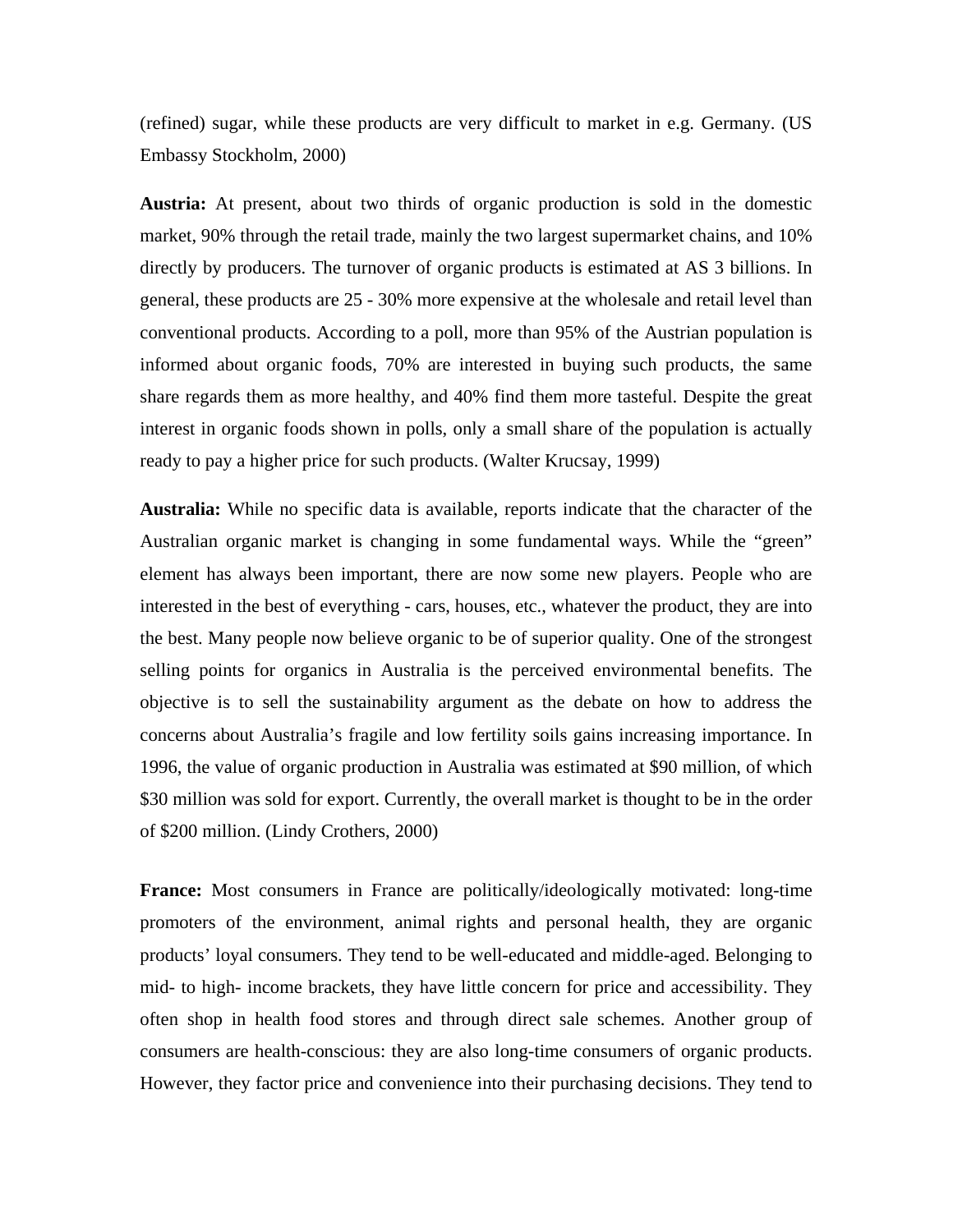be professionals aged 25 years and above. Concerned less by the environment than by health matters, they select products based on health-related criteria.

Another poll, conducted during an organic food show on a sample of 1,000 persons over the age of 18, reveals that 59% of organic foods consumers believe organic foods are a passing phase that will have little impact on French eating habits. Only 10% of respondents regularly eat organic food products, while 38% profess eating them from time to time. All respondents agree that organic food products are consumed for their perceived natural and high quality. However, few French consumers associate organic food products with flavor and freshness. Substantiating organic food consumer profiles, 50% of respondents who buy organic food products were between the ages of 25 and 49 and either worked in management positions or were self-employed professionals. They lived in cities and had high income. This poll implies that consumers who work in manual jobs, are retired, or are unemployed are less likely to buy organic foods (Laurent J. Journo, 2001)

Brazil: Brazilian consumers of organic foods are not extremists. According to research conducted in 2000 by a local LCA, the Organic Growers Association (AAO), organic shoppers are pursuing balance. The study demonstrated that 60% of those interviewed eat red meat on a regular basis and maintain heavy Brazilian dishes as part of their diet. A larger number of Brazilians aspire towards healthier eating habits and quality of life, although it is a hard regime to follow in modern society. Brazilian consumers are counters balancing bad eating habits by incorporating high quality and nutritious products in their menu. Another survey, conducted by Gallup Institute in 2000, revealed that 7 out of 10 São Paulo consumers would be willing to pay 30% more for organic products if the origin and characteristics were unquestionable. Besides health and nutrition issues, organic consumers demonstrate a higher level of environmental consciousness compared to the general consumer. They are politically and ideologically motivated, engaging the cause of sustainable development to improve quality of life. Consumers of organic products can be divided by light, moderate, and heavy users. As mentioned by retail employees, organic products have a high acceptance as they are perceived as higher quality. Therefore, among Brazilian consumers, there is confusion about the "organic"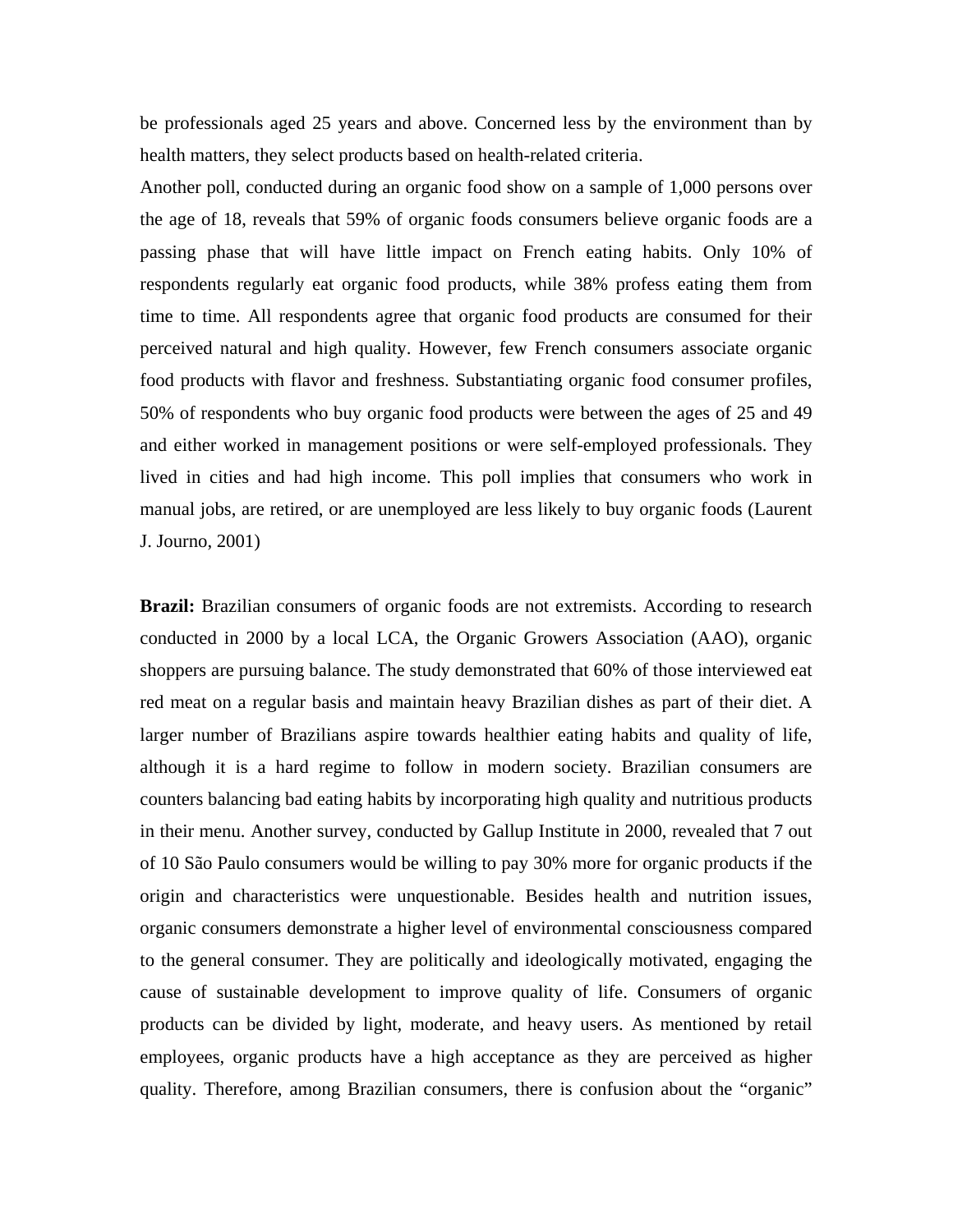concept. Organic items can be found on retail shelves with margins that exceed 300%. When organic products were introduced in the Brazilian market they had an exotic appeal and, as suppliers were limited, prices were very high. As other producers entered the market and started to offer constant supply, prices moderated. However, as the premium price position was accepted by a niche of consumers, retailers appear to prefer to maintain the high margins. (Fabiana Borges da Fonseca, 2002)

**Finland:** Overall, consumer demand for organic foods has risen at a steady, but moderate rate over the past several years, and there is no evidence to suggest a change in the trend. Studies conducted by FinFood-Luomu indicate that currently, 19% of Finnish consumers "regularly" purchase organic foods, higher than the 11% figure in 1998. Conversely, the number of consumers who have never tried organic products has declined from 33% to 23% during the same period. The percentage who "occasionally" use organic has increased slightly since 1998, and is currently estimated at 42%. The trend towards organic foods, however, can be described by the dramatic increase in regular users and decrease in non-users from 1998 to 2002. The statistics were compiled through consumer surveys. (FinFood LUOMU)

The trend toward organic foods is expected to continue, and consumer surveys have identified the following primary reasons for the appeal of organic food products: taste, purity, freshness and animal welfare/environmental considerations.

The feature of purity has become more important in recent years, due in part, to widely publicized news reports on contaminated beef and other food products appearing in other EU countries and other parts of the world. The Finnish consumer has long trusted the quality of domestic food products, and these incidents have contributed to the general perception that domestically produced foods are superior to imported foods, and that domestic organic foods are among the highest quality. Market surveys confirm this preference for domestic products, and this may pose a challenge to prospective exporters. It is important to note, however, that actual buying habits of the Finnish consumer, as observed at retail outlets, often reflect a more liberal attitude toward food imports.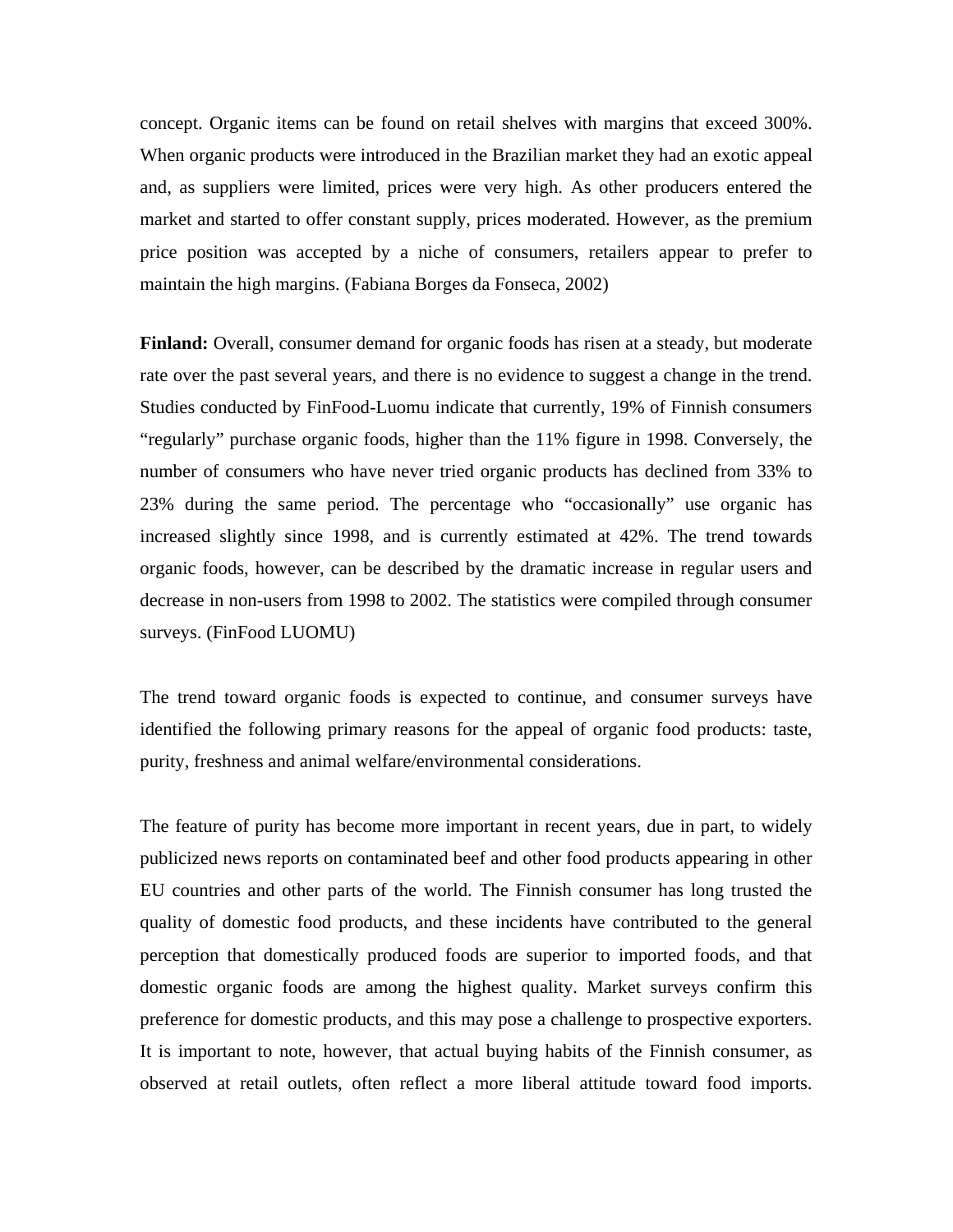Among the factors that do inhibit consumer interest in organic foods are the following: price/quality relationship, short shelf life, and unattractive packaging. Of particular significance is the price/quality relationship. The cost of organic foods in Finland can be up to 300% higher than similar conventional foods, depending on the food group. While high cost may not discourage all buyers, research by the Finnish Association for Organic Farming shows that demand for organic foods falls rapidly when the premium reaches 15%. (Peter Lemiska, 2002)

**Great Britain:** Organic consumers are older and wealthier than the norm. They tend to be from the ABC1 socioeconomic groups, have higher levels of disposable income and there is a clear bias towards older (aged 50-70) consumers. Inherent in this consumer profile are several characteristics, such as strong enthusiasm for meal preparation, belief that organic products improve the quality and taste of a meal, an abundance of time to shop and prepare foods, high levels of health consciousness and concerns over food safety. In addition to the affluent and older consumers, parents with young children have developed into a key target market for organic products. Organic baby food has seen phenomenal growth, as parents translate their concerns over food safety to their retail behavior when buying for children. Approaching 50% of all baby food sales are organic; such has been the growth in the sector. This compares to the approximate 2% share represented by organics in the total food market. Changing demographic trends should assist continued growth in the organic sector. With the population forecast to benefit from increased disposable income levels and greater life expectancies, the number of people in the organic sector's key demographic is forecast to increase.

A basic segmentation of organic consumers is into loyal or regular users and occasional users. The market is very dependent on a relatively small number of regular consumers. Less than 9% of homes in the UK account for almost 64% of the total sales value of organic foods. However, the proportion of regular consumers has increased over the last 3 years as the core consumer base expanded. By contrast, over 80% of UK households purchase organic products less than once a month or not at all. Even acknowledging that there is a proportion of consumers that will never buy organic, the potential gains from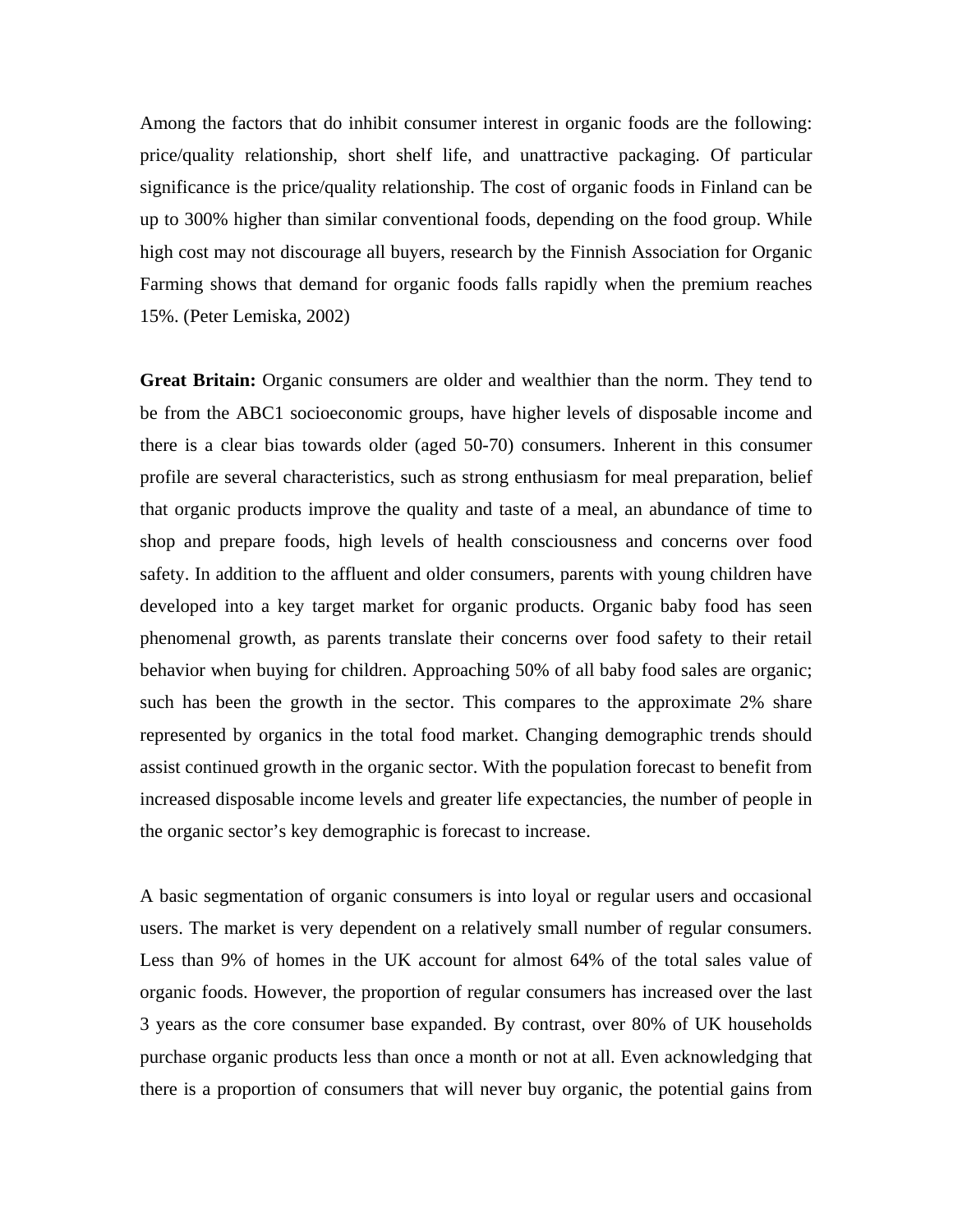transforming occasional and trial buyers into regular purchasers remain huge. However, recent market intelligence from market research company Taylor Nelson Sofres (TNS) indicates the size of this challenge. For the first time, the percentage of households buying organic at least once over a one-year period has dropped, falling to 77.7% in the year to 5 Jan 2003 (from 80% in the year to 6 Jan 2002). (Phil Bicknell, 2003)

**Russian Federation:** Three factors will drive market demand for organics in Russia. They are wealth, education, and a long-standing interest in producing, purchasing, and consuming "ecologically clean" products. Supermarket owners that have begun to stock imported organic products specifically note that wealth is a key demand factor, noting that in general the organic food consumer has sufficiently greater disposable income to purchase higher-priced organics. Education is also important; the organic consumer or potential consumer has likely traveled overseas, resulting in a more refined market taste and exposure to organics in other countries where the development of this industry has outpaced Russia's. Finally, the average Russian consumer either grows his own fruits and vegetables at a dacha plot, or retains the image of small plot production and healthy products from those plots. If organics that are produced in a manner similar to the dacha production or that correspond to this image are available, the Russian consumer is more likely to purchase them with respect to others. (Randall Huger, 2004)

**New Zealand:** A study of consumers' purchasing behavior showed that the availability of organic food was the main criterion affecting purchase decisions (cited by 97% of the sample) followed by price (64%) and quality (22%). Most respondents (87%) purchased organic food for health reasons. According to research in 1999, New Zealand consumers' food budgets consisted of less than 5% of organic food. Most consumers who purchased organic food paid an average premium of 20% over conventional food. Lack of availability and expense were the reasons for consumers not buying organic produce. (Vinita Sharma, 2001)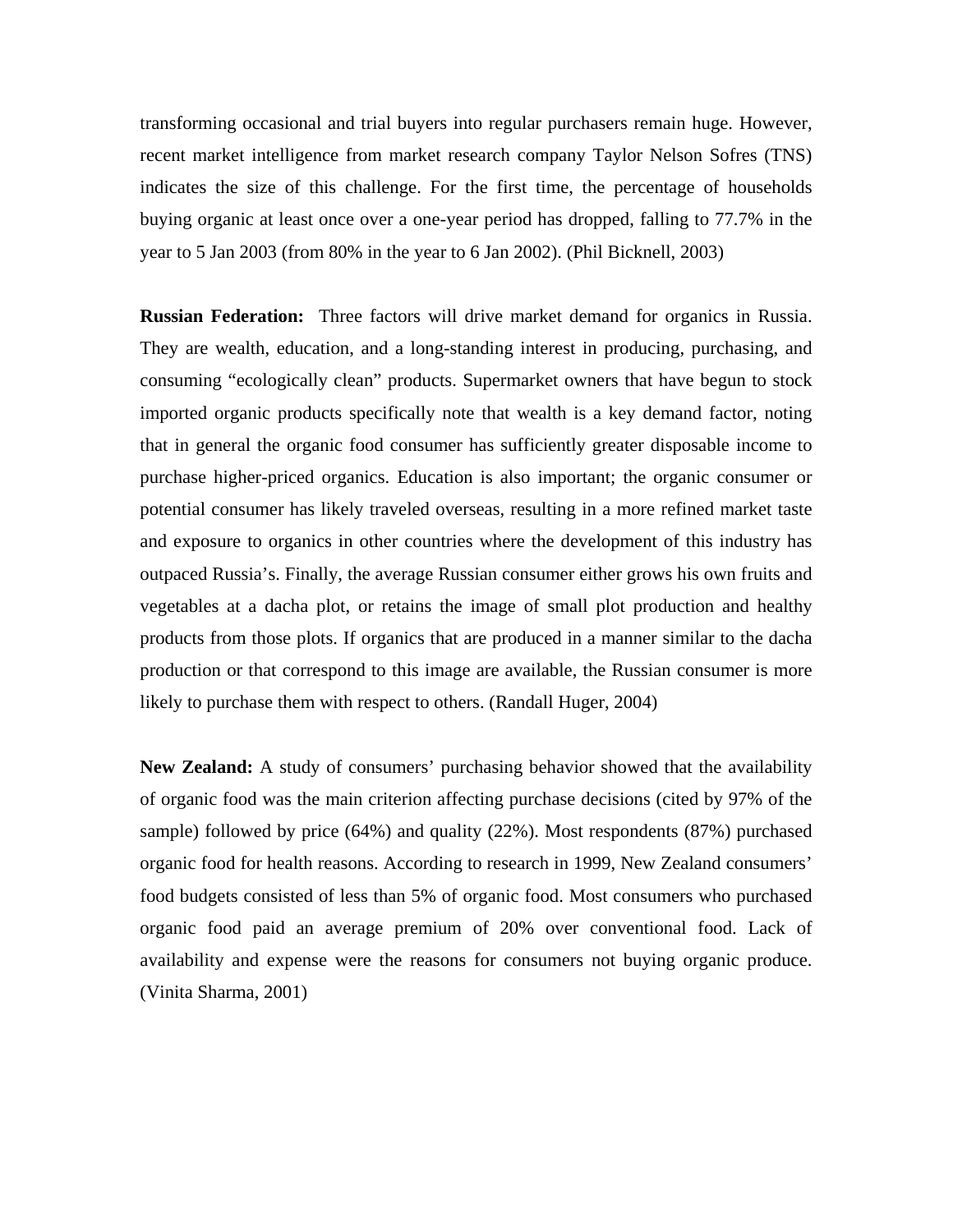#### **Results and analysis**

#### **1. Social-economic characteristics**

The sample was grouped according to the age and gender variables and sample distribution is displayed in Table 1a.

|              | Age of surveyed person |                                                              |    |    |    |    |     |  |  |
|--------------|------------------------|--------------------------------------------------------------|----|----|----|----|-----|--|--|
| Gender       | 19-24                  | 65 and older<br>$25 - 34$<br>$35 - 44$<br>55-64<br>$45 - 54$ |    |    |    |    |     |  |  |
| Male         | 39                     | 31                                                           | 12 | 27 |    | 6  | 124 |  |  |
| Female       | 49                     | 23                                                           | 26 | 48 | 19 | 12 | 177 |  |  |
| <b>Total</b> | 88                     | 54                                                           | 38 | 75 | 28 | 18 | 301 |  |  |

**Table 1a. Age and gender distribution** 

Marketing research was targeted to survey average and above-average consumers with special emphasis on age group from 19-50. Results above show predominance of woman (56.7%). The importance of the information that more women do shopping and make purchase decisions lays in the future consumer behavior analysis and promotional activities.

#### **Table 1b. Marital status**

|                                   | Frequency | Percent | Cumulative % |
|-----------------------------------|-----------|---------|--------------|
| <b>Single</b>                     | 130       | 43.2    | 43.2         |
| <b>Married (without children)</b> |           | 14.6    | 57.8         |
| <b>Married</b> (with children)    | 124       | 41.2    | 99.0         |
| <b>Missing</b>                    |           | 1.0     | 100.0        |
| <b>Total</b>                      | 301       | 100.0   |              |

**Table 1c. Household income /in Armenian Drams/** 

|                    | Frequency                     | Percent | Cumulative % |
|--------------------|-------------------------------|---------|--------------|
| less than $50,000$ | 35                            | 11.6    | 11.6         |
| 50,000-100,000     | 83                            | 27.6    | 39.2         |
| 100,000-250,000    | 130                           | 43.2    | 82.4         |
| 250,000-400,000    | 45                            | 15.0    | 97.3         |
| 400,000-600,000    | 6                             | 2.0     | 99.3         |
| 600,000 and more   | $\mathfrak{D}_{\mathfrak{p}}$ | .7      | 100.0        |
| Total              | 301                           | 100.0   |              |

Single and married people with children constituted 84.4% of the sample, the rest are married couples with no children. Marital status is used to estimate buying behavior of consumers. Household income distribution shown in Table 1c presents data on household income, one of the key factors of the research.

Majority of the respondents (88.4%) are people with average and above average income, from which 27.6% are people with average monthly income and 60.8% are people with income above average.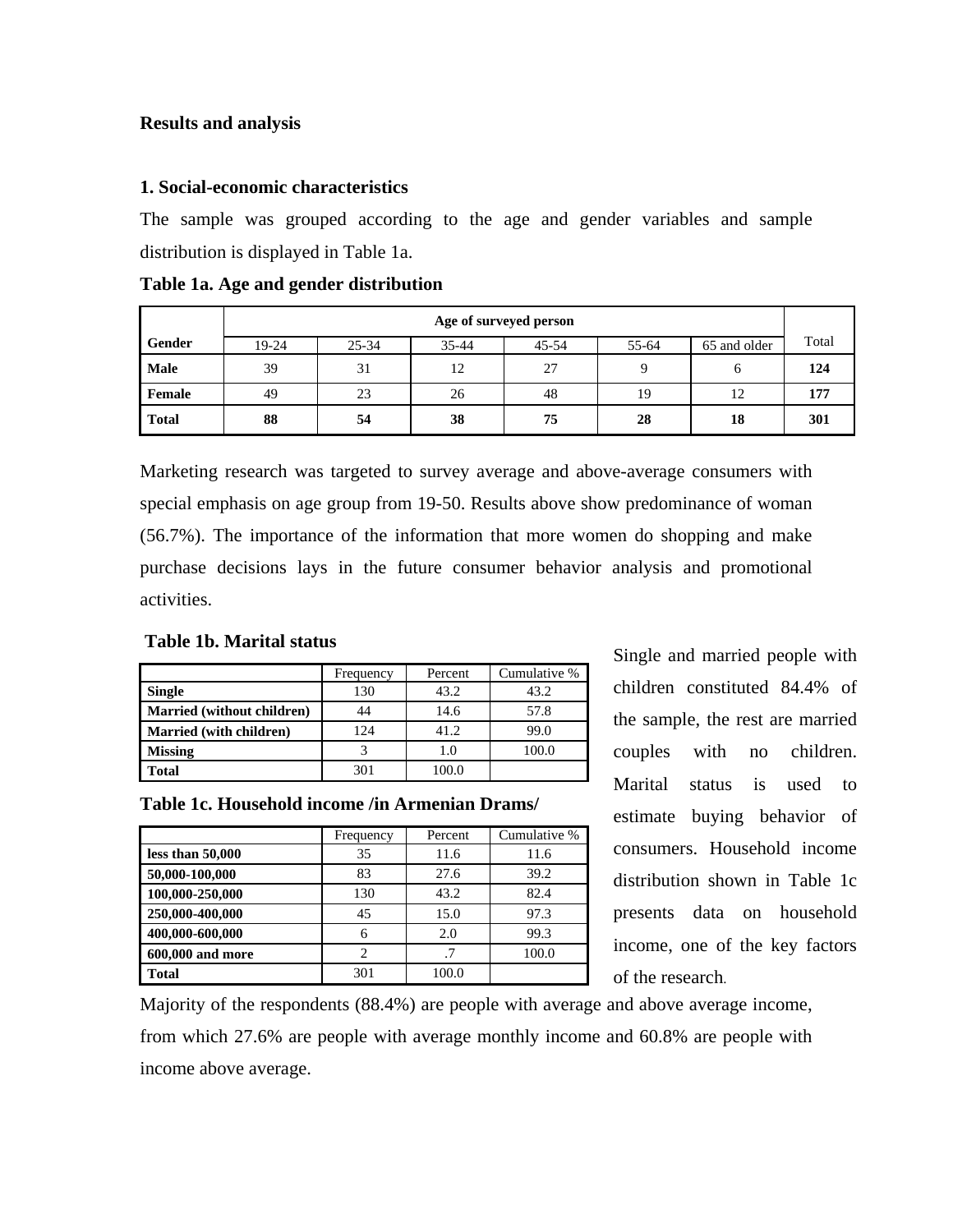In the Chart 1a, we can observe income distribution by the communities where interviews took place.

#### **Chart 1a. Sample income distribution by Yerevan communities**

Interviews were conducted in the following Yerevan communities: Center, Arabkir, Achapnyak, Malatia-Sebastia, Kanaker-Zejtun, and Erebuni. The probability to meet above-average income people was bigger in Center and Arabkir communities, so more interviews were conducted at those communities.



The income relationship with willingness to pay premium for the organic food will be discussed later in the report. Community analysis tells us where organic products should be distributed. It is important to understand the distribution of income and willingness and purchasing power to pay premium for the organic food in order to better organize logistics and product distribution. Chart 1a shows that more people with income above average live in Central and Arabkir communities: out of 60.7% of people with above average income 26.7% are people from Central community and 18% from Arabkir, 14.8% from Achapnyak, 12.5% from Nor Nork, 10.9% from Malatia-Sebastia, 9.9% from Erebuni, and 7.1% from Kanaker-Zejtun.

#### **2. Purchase preferences**

According to the secondary information collected from European and US organic food markets, the prices for organic food items higher than for conventional food. However, there are many other characteristics of the product that people pay attention during the purchase. In order to find out the most important factor that affects people purchase pattern, analysis of preferences by importance were conducted and the results are presented in the Table 2a.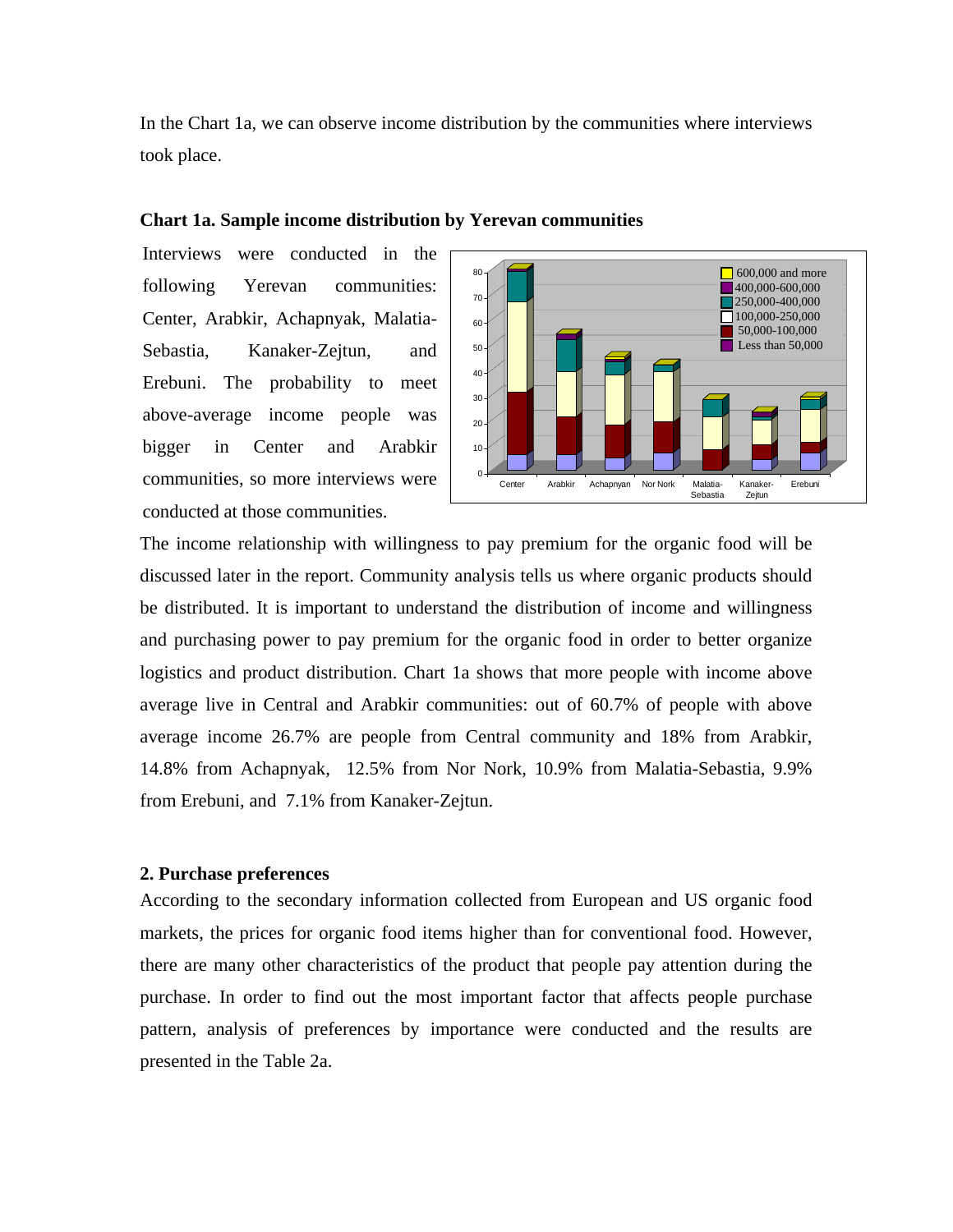|                        | Mean | Std. Deviation |
|------------------------|------|----------------|
| Quality                | 3.70 | .513           |
| Healthiness            | 3.57 | .683           |
| Taste                  | 3.56 | .583           |
| <b>Nutrition facts</b> | 3.34 | .719           |
| Price                  | 2.98 | .941           |
| Place                  | 2.85 | .895           |
| Packaging and labeling | 2.49 | .923           |
| User-friendly          | 2.45 | 2.421          |

**Table 2a. Purchase preferences by importance** 

As you can see from the Table 2a, standard deviation is high (2.421) for userfriendly packaging, which means that the information is not close to the average and may tend to extreme.

In order to explain results better, Table 2b showing medians for selected criteria is presented below. User-friendly option has the lowest median, which proves that the least selected by preferences option is user-friendliness.

#### **Table 2b. Purchase preferences by importance**

|      |               | <b>Price</b> | Quality | P&L  | User-<br>friendliness | <b>Nutrition</b> | <b>Taste</b> | <b>Healthiness</b> |
|------|---------------|--------------|---------|------|-----------------------|------------------|--------------|--------------------|
| N    | Valid         | 301          | 301     | 300  | 301                   | 301              | 301          | 301                |
|      | Missing       |              |         |      |                       |                  | 0            | 0                  |
| Mean |               | 2.98         | 3.70    | 2.49 | 2.45                  | 3.34             | 3.56         | 3.57               |
|      | <b>Median</b> | 3.00         | 4.00    | 3.00 | 2.00                  | 3.00             | 4.00         | 4.00               |

Tables 2a and 2b indicate that the most important factors while doing shopping are quality, healthiness, taste, nutrition and price, and less important ones are packaging, labeling, and user-friendliness. In addition, table 2c presents general weekly purchase pattern of respondents.

#### **Table 2c. Weekly purchase pattern**

|                              | N   | Minimum | Maximum | Mean | Std. Deviation |
|------------------------------|-----|---------|---------|------|----------------|
| <b>Fruits and vegetables</b> | 266 |         |         | 2.68 | .937           |
| <b>Bread and bakery</b>      | 266 |         |         | 2.47 | .746           |
| Meat and meat products       | 266 |         |         | 2.10 | .678           |
| Juice                        | 266 |         |         | 1.97 | .844           |
| Milk and dairy               | 266 |         |         | 1.97 | .685           |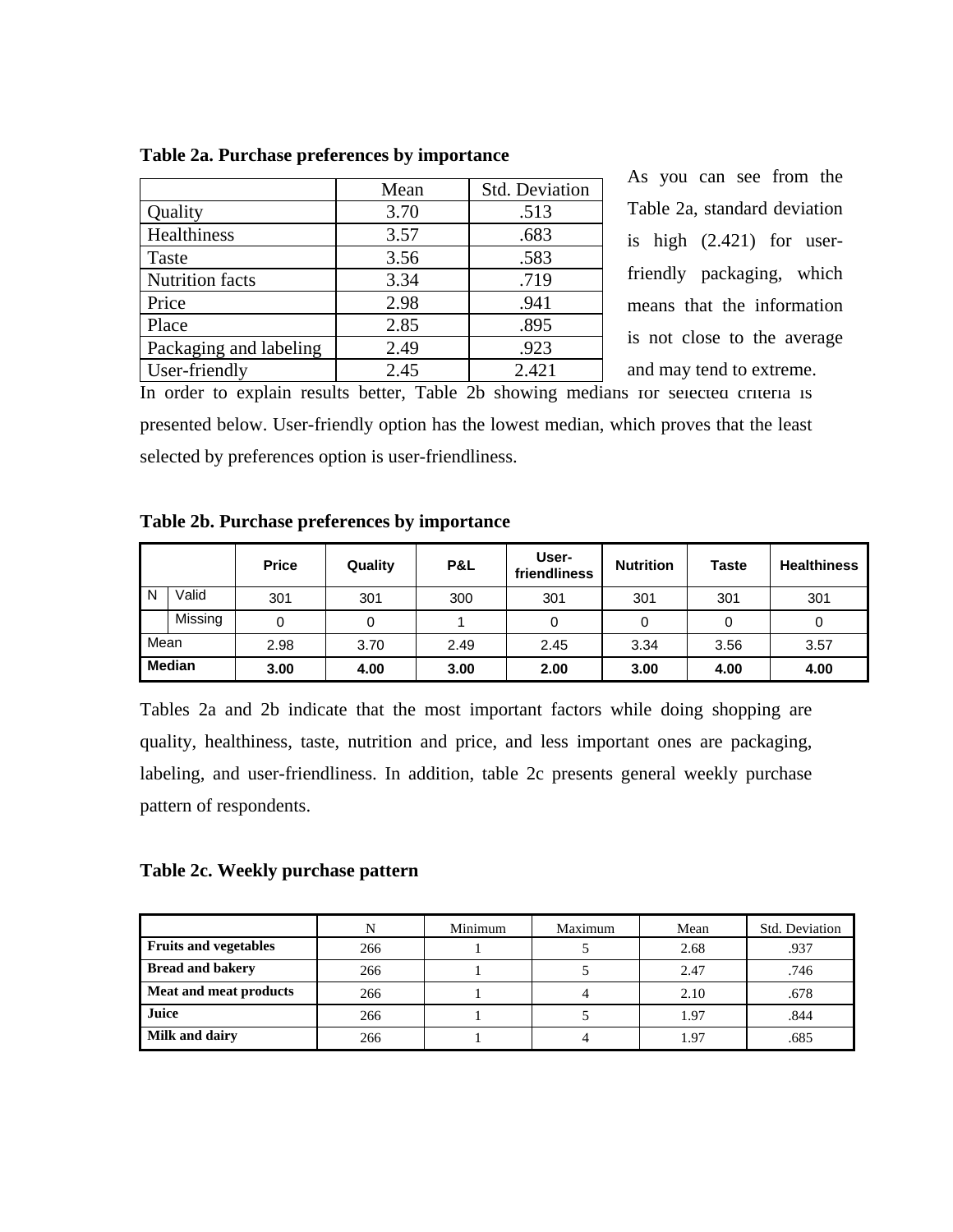|       | Frequency | Percent | Cumulative<br>Percent |
|-------|-----------|---------|-----------------------|
| no    | 56        | 18.6    | 18.6                  |
| yes   | 245       | 81.4    | 100.0                 |
| Total | 301       | 100.0   |                       |

**Table 2d. Reading labels** 

As you see in Table 2d, 18.6% of surveyed people do not read labels while purchasing and 81.4% read labels. Almost 70% of them ranked expiration date and content of preservatives as the

first priority criteria while purchasing a product. The other criteria that were ranked as second, third, and fourth priorities were content of vitamins, country of origin and brand name. The information that consumers do not read are the content of proteins, carbohydrates, fats, organic food certification note, and bar codes. (See Appendix BI for more information on label reading).

Although face-to-face interviews where conducted inside and outside of supermarkets, people mentioned that they choose different places for shopping. Majority of the surveyed people do their shopping in the supermarkets, but prefer farmer markets for purchase of fresh fruits and vegetables. The most important factors that affect people while selecting the place of consumption are place convenience and service (See appendix BII).

It was found that survey respondents like to buy food that has high quality, good for health and tasty. As it was mentioned, majority of people read labels and pay most attention on expiration date and content of preservatives; they prefer to buy processed products from supermarkets and fresh fruits and vegetables from farmer markets. Finally, while shopping they look for a convenient place with good service.

Other matters to study were preferences on purchasing domestic food and main factors affecting on buying domestic versus imported products. Almost 99% of surveyed people prefer to buy domestic raw meat, 91% buy domestic processed meat products, 98.3% – domestic milk and dairy products, 94% – domestic cheeses, 98.7% – domestic fruits and vegetables, and 72.1% – domestic canned products of fruits and vegetables (See Appendix C). This information provides us with feedback that people trust the quality and prefer to buy domestic food products. The information below portrays main factors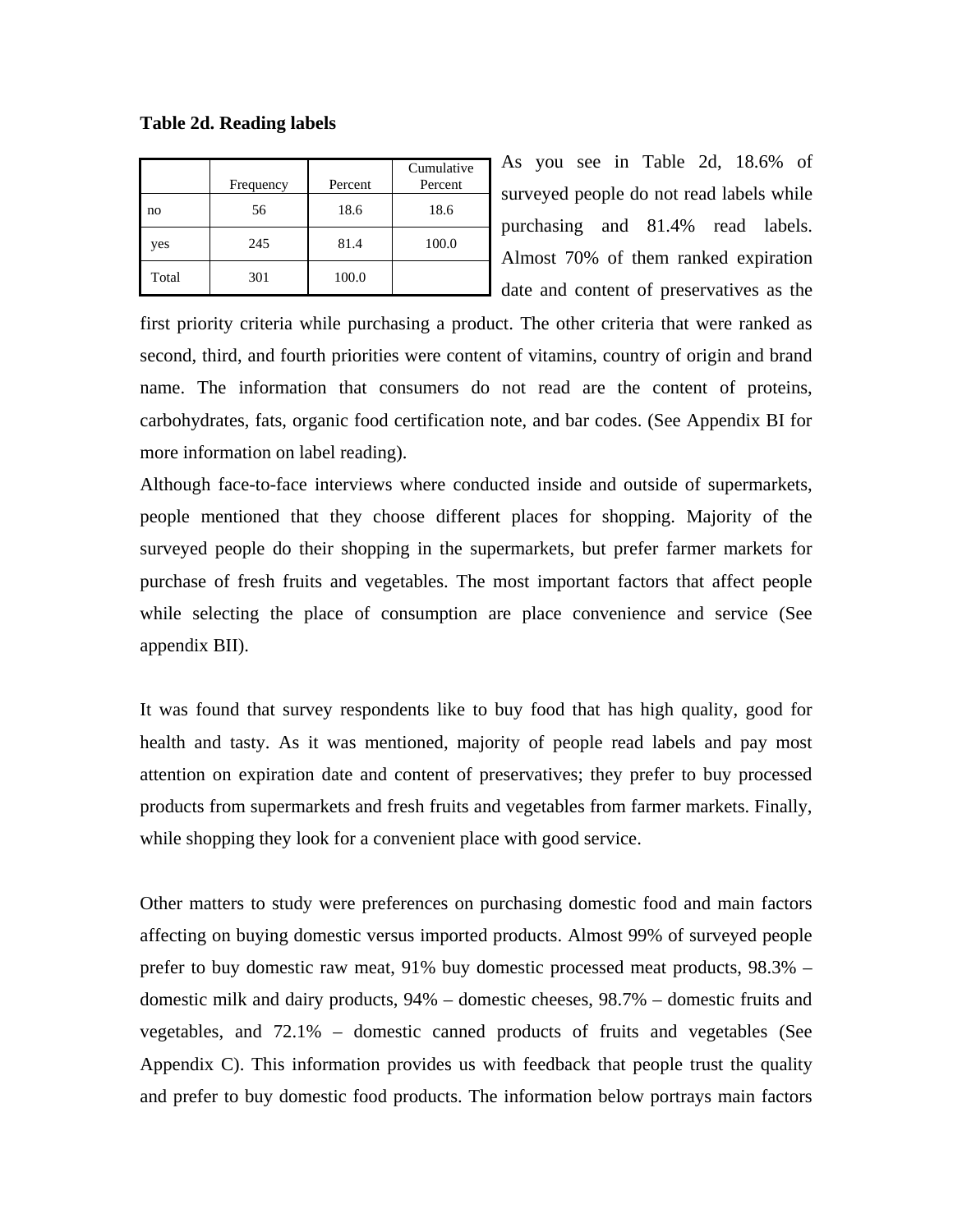affecting on preference to purchase domestic food products. During survey, people were asked to express their attitude toward selected criteria describing domestic food products and as a result, 94.7% of surveyed people believed that domestic products are healthier, 85% said it is more natural, 84.7% – fresh, 76.4% – tastier, 68.1% – safer, 66.1% – has higher quality, and 46.5% – free of chemicals. Thus, majority of surveyed people agreed with almost all statements describing domestic products and less than 50% believed it is free of chemicals. During discussions in focus groups, mainly young representatives stressed that majority of the imported products have longer shelf life and contain preservatives. This information is extremely important of starting organic food producers while planning market campaigns.

#### **3. Organic food awareness**

What people know about organic food? With what do they associate it? What is the price premium respondents are willing to pay for organic food? Answers to these questions are discussed in this section. Beside surveys, focus group discussions were conducted to identify awareness on organic food products in Armenia. This method was used to deeply understand attitudes, beliefs, feelings, and motivations of people regarding organic food. Four focus group discussions involving 50 participants were conducted and only one participant could partly describe the "organic food" concept. Around 14 participants express the idea that organic products are rich in nutrients. Participants having age from 19-23 years old defined organic food as good for health, which may contain few chemicals, and ecologically clean food that should not be dangerous for environment. Majority of the participants were familiar with term "ecologically clean", but none of them was able to define it. Almost 78% of focus group participants believed that largescale food processors in Armenia are certified organic food producers and only 6% believed that there are no certified organic food producers in the country.

|       | Frequency | Percent | <b>Cumulative Percent</b> |
|-------|-----------|---------|---------------------------|
| no    |           | 27.6    | 27.6                      |
| ves   | 218       |         | 0.001                     |
| `otal | 30.       |         |                           |

| Table 3a. Awareness of organic food |  |
|-------------------------------------|--|
|-------------------------------------|--|

In Table 3a, 72.4% of respondents claimed that they know what organic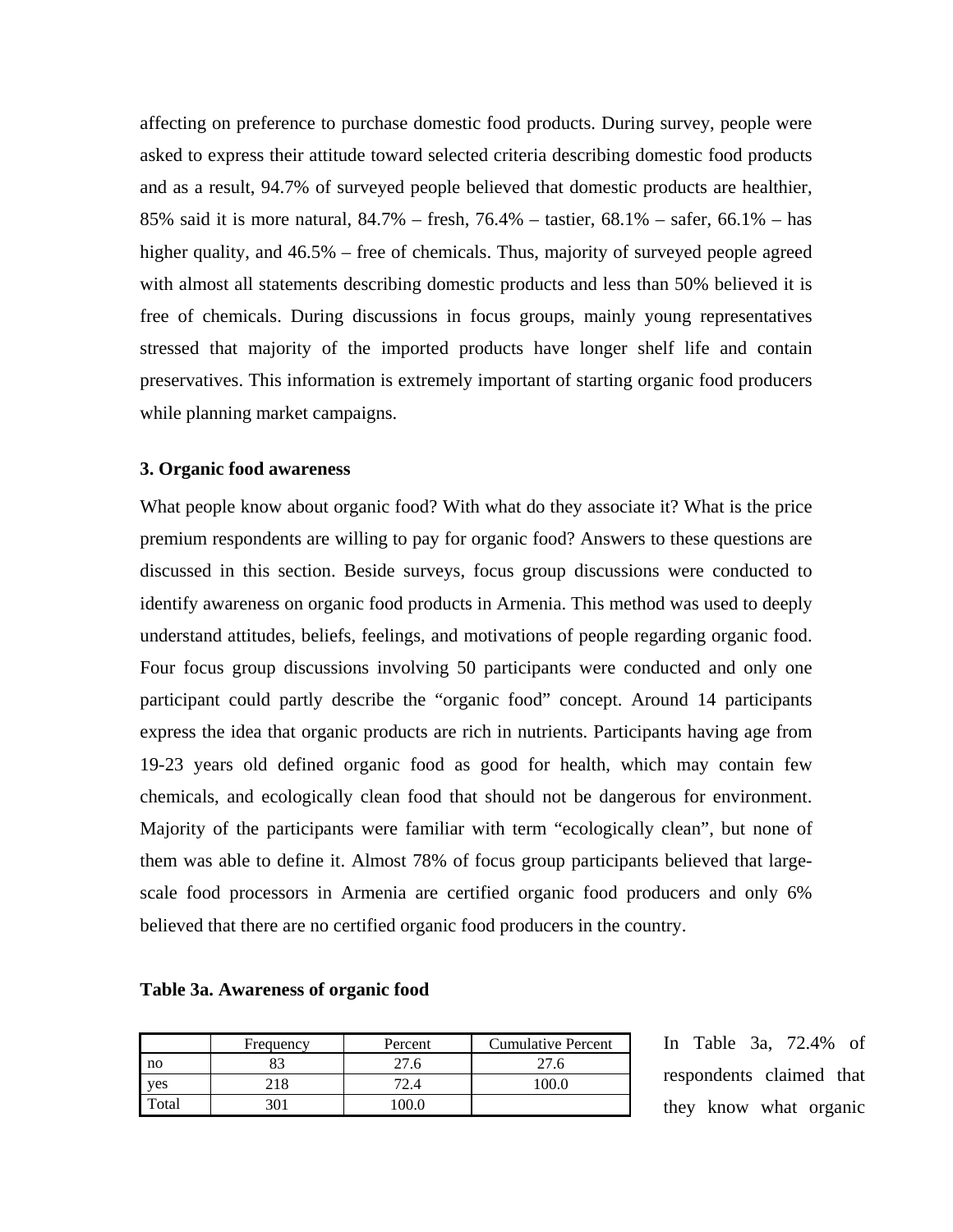food is. However, this information does not give the real picture of the level of awareness on organic food among domestic consumers. Table 3b presents information collected from 72.4% of respondents regarding characteristics associated with concept of "organic food". According to the results of the survey, (See Table 3b) 73.2% of respondents think that organic food does not contain chemicals, 71.8% agreed that it is safer and better for health, 61.1% said it has high quality, 51.8% – good for environment, 51.2% – has better taste, 30.2% – more expensive than conventional food, 22.3% – facilitates farmers job and only 14.3% – has low yield. During personal interviews, participants associated "organic food" with "natural food". However, according to the USDA's National Organic Program, "natural and organic are not interchangeable". Other claims, such as "freerange", "hormone-free", and "natural", can still appear on food labels. However, these terms should not be confused with "organic". (USDA organic standards, 2006)

|                                    |       | <b>Slightly agree</b> |                 |              | <b>Rates</b>        |
|------------------------------------|-------|-----------------------|-----------------|--------------|---------------------|
| <b>Characteristics</b>             | Agree |                       | <b>Disagree</b> | I don't know | Agree/<br>Not agree |
| Better taste                       | 51.2  | 18.6                  | 9.6             | 20.6         | 69.8/30.2           |
| Doesn't contain chemicals, healthy | 71.8  | 6.0                   | 2.3             | 19.9         | 77.8/22.2           |
| Higher quality                     | 67.1  | 9.0                   | 9.0             | 76.1         | 76.1/23.9           |
| Better for the environment         | 51.8  | 15.0                  | 4.3             | 28.9         | 66.8/33.2           |
| Expensive                          | 30.2  | 29.6                  | 12.6            | 27.6         | 59.8/40.2           |
| <b>Better for farmers</b>          | 22.3  | 24.3                  | 10.0            | 43.5         | 46.6/53.4           |
| Very low yield                     | 14.3  | 16.3                  | 19.6            | 49.8         | 30.6/69.4           |

**Table 3b. Organic food characteristics (in %)** 

According to the Table 3b, majority of respondents agreed that organic food complies with all characteristics, but "low yield" and "better for farmers".

#### **4. Willingness to buy and pay premium**

Generally, it can be said that almost all organic products command higher price than conventional products. This is mainly due to more labor-intensive production and expensive materials. Premium between conventional and organic products generally range between  $15 - 25\%$ , depending on the type and quality of product and the current market situation. The price differential between conventional and organic food however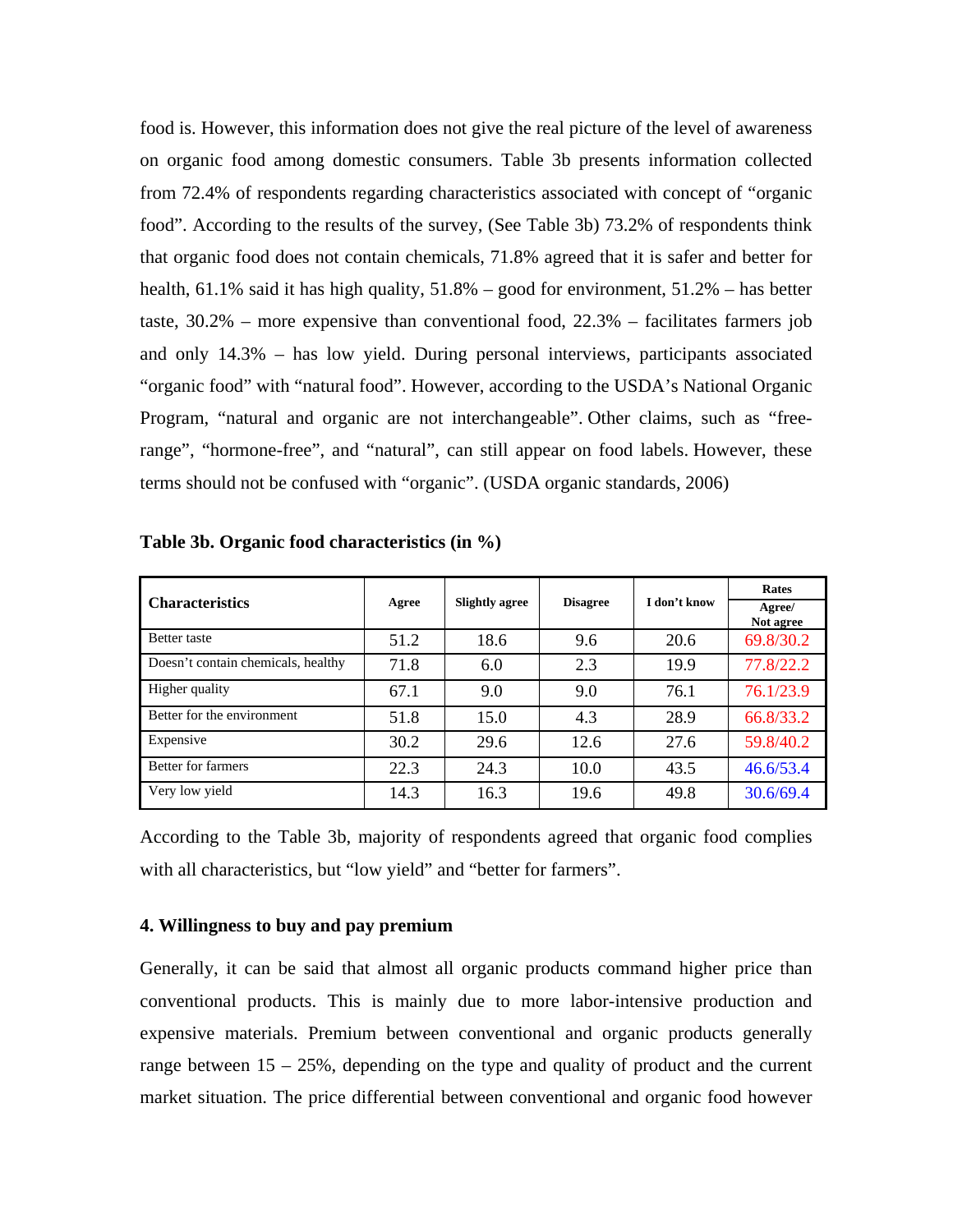decreased during recent years and competition in the organic sector is increasing. (EU Market Survey, 2004)

In Armenia, there is trend that organic food is healthy, does not contain chemicals, and

has high quality, which was proved by majority of respondents. To recall necessary for this section information, the following data on household income are summarized and presented in Table 1c and Chart 4a. They show that 88% of respondents are consumers with average and above average income, majority of them pay attention to quality, healthiness, and taste. The respondents were inquired



regarding their willingness to pay premium to buy organic food.

| Table 4a. Willingness to pay price premium |  |  |
|--------------------------------------------|--|--|
|                                            |  |  |

|                 | Frequency | Percent | <b>Cumulative Percent</b> |
|-----------------|-----------|---------|---------------------------|
| wouldn't buy it | 16        | 5.3     | 5.3                       |
| 0%              | 70        | 23.3    | 28.6                      |
| 10%             | 100       | 33.2    | 61.8                      |
| 20%             | 76        | 25.2    | 87.0                      |
| 50%             | 39        | 13.0    | 100.0                     |
| Total           | 301       | 100.0   |                           |

Table 4a shows that 5.3% of respondents will not buy organic food at all, 23.3% would buy if it costs as much as conventional

food, 33.2% will pay 10% premium for it, 25.2% were willing to pay 20% premium, and only 13% of respondents were willing to pay 50% premium. In general, 71.4% of respondents were willing to pay price premium. Relationship between willingness to pay premium price and household income is summarized in Table 4b.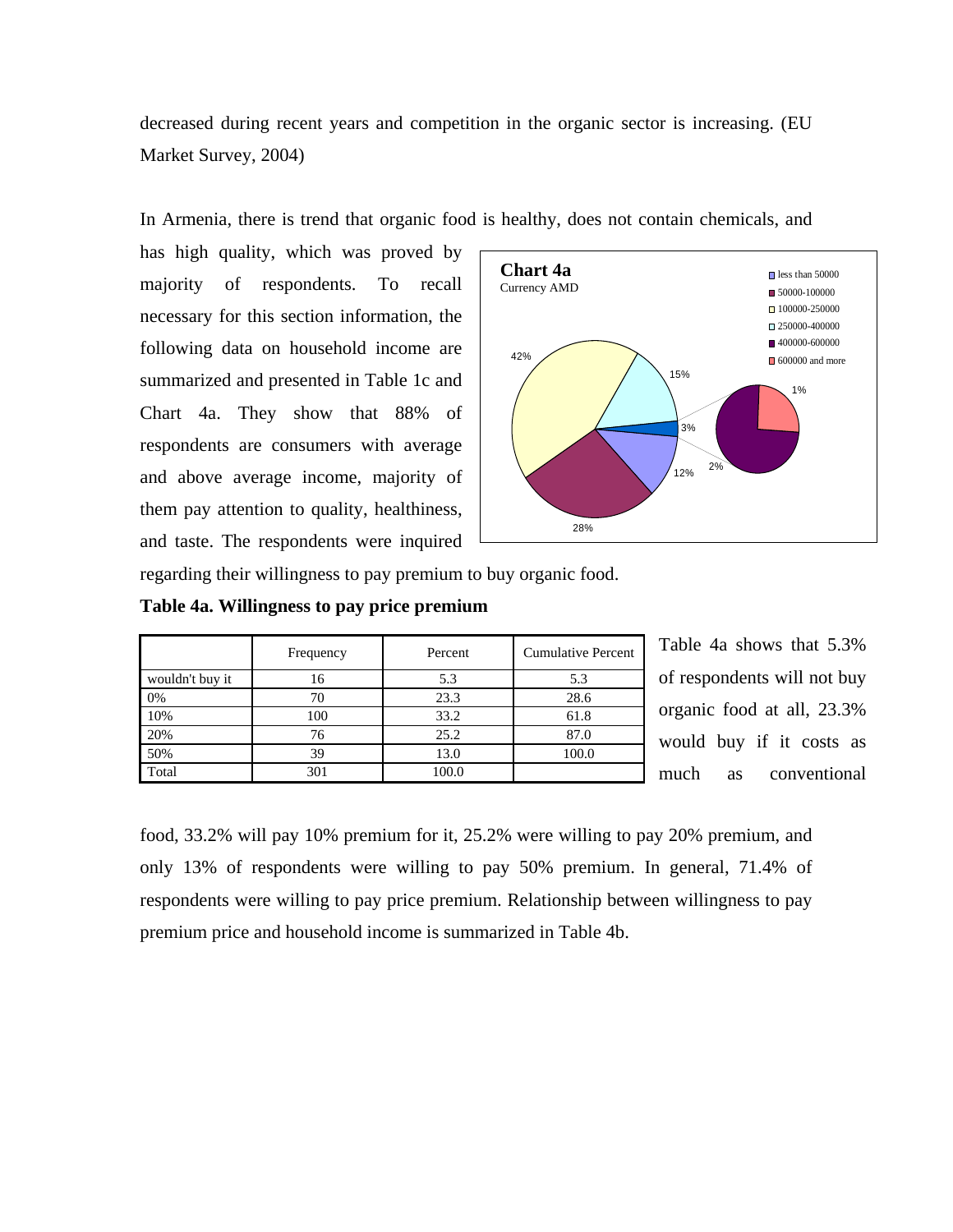|                               |                     | Currency-AMD       | wouldn't<br>buy it | 0%             | 10%            | 20%            | 50%            | <b>PPP</b> ratio |
|-------------------------------|---------------------|--------------------|--------------------|----------------|----------------|----------------|----------------|------------------|
| single                        | Household<br>income | less than 50,000   | 1                  | $\overline{7}$ | $\overline{4}$ | $\overline{4}$ | $\mathbf{0}$   | 8/8              |
|                               |                     | 50,000-100,000     | $\mathbf{1}$       | 8              | 16             | 8              | $\overline{4}$ | 28/9             |
|                               |                     | 100,000-250,000    | 3                  | $\mathbf{Q}$   | 17             | 12             | 9              | 38/12            |
|                               |                     | 250,000-400,000    | $\overline{2}$     | $\overline{2}$ | $\overline{7}$ | $\tau$         | 5              | 19/4             |
|                               |                     | 400,000-600,000    | $\overline{0}$     | 1              | $\mathbf{0}$   | $\mathbf{1}$   | $\mathbf{1}$   | 2/1              |
|                               |                     | 600,000 and more   | $\overline{0}$     | $\mathbf{0}$   | $\Omega$       | $\Omega$       | $\mathbf{1}$   | 1                |
|                               |                     | <b>Total</b>       | 7                  | 27             | 44             | 32             | 20             | 96/34            |
| Married<br>(without children) | Household<br>income | less than $50,000$ | $\mathbf{1}$       | 6              | $\overline{2}$ | $\overline{c}$ | $\mathbf{0}$   | 4/7              |
|                               |                     | 50,000-100,000     | $\mathbf{1}$       | 10             | 6              | $\overline{2}$ | $\Omega$       | 8/11             |
|                               |                     | 100,000-250,000    | $\overline{0}$     | $\mathbf{1}$   | 5              | $\overline{4}$ | $\overline{2}$ | 11/1             |
|                               |                     | 250,000-400,000    | $\mathbf{0}$       | $\mathbf{0}$   | $\mathbf{0}$   | $\overline{2}$ | $\overline{0}$ | $\overline{2}$   |
|                               |                     | <b>Total</b>       | $\overline{2}$     | 17             | 13             | 10             | $\overline{2}$ | 25/19            |
| Married<br>(with children)    | Household<br>income | less than $50,000$ | $\mathbf{0}$       | $\overline{4}$ | 2              | $\overline{c}$ | $\overline{0}$ | 8/4              |
|                               |                     | 50,000-100,000     | $\mathbf{1}$       | $\mathbf{Q}$   | 13             | 3              | $\mathbf{0}$   | 16/10            |
|                               |                     | 100,000-250,000    | $\overline{4}$     | 10             | 22             | 23             | 7              | 52/14            |
|                               |                     | 250,000-400,000    | $\mathbf{1}$       | 3              | 5              | $\overline{4}$ | 7              | 16/4             |
|                               |                     | 400,000-600,000    | $\mathbf{1}$       | $\overline{0}$ | $\mathbf{0}$   | $\overline{0}$ | $\overline{c}$ | $\frac{1}{2}$    |
|                               |                     | 600,000 and more   | $\mathbf{0}$       | $\mathbf{0}$   | $\Omega$       | $\mathbf{1}$   | $\overline{0}$ | $\mathbf{1}$     |
|                               | <b>Total</b>        |                    | $\overline{7}$     | 26             | 42             | 33             | 16             | 91/33            |
| <b>Total</b>                  |                     |                    |                    |                |                |                |                | 212/86           |

**Table 4b. Marital status, household income, and willingness to PPP[3](#page-23-0) (298 responses)** 

The information summarized in Table 4b may be considered for planning of marketing campaign for organic food in Armenia. As it can be judged for the table, the willingness to pay premium ratio is bigger for single respondents and married respondents with children, and is significantly low for married respondents with no children. For majority of married respondents with or without children, household income falls into range from 100,000 to 600,000 AMD, while single people's income ranges mostly from 50,000 to 400,000 AMD.

 $\overline{a}$ 

<span id="page-23-0"></span><sup>&</sup>lt;sup>3</sup> Pay price premium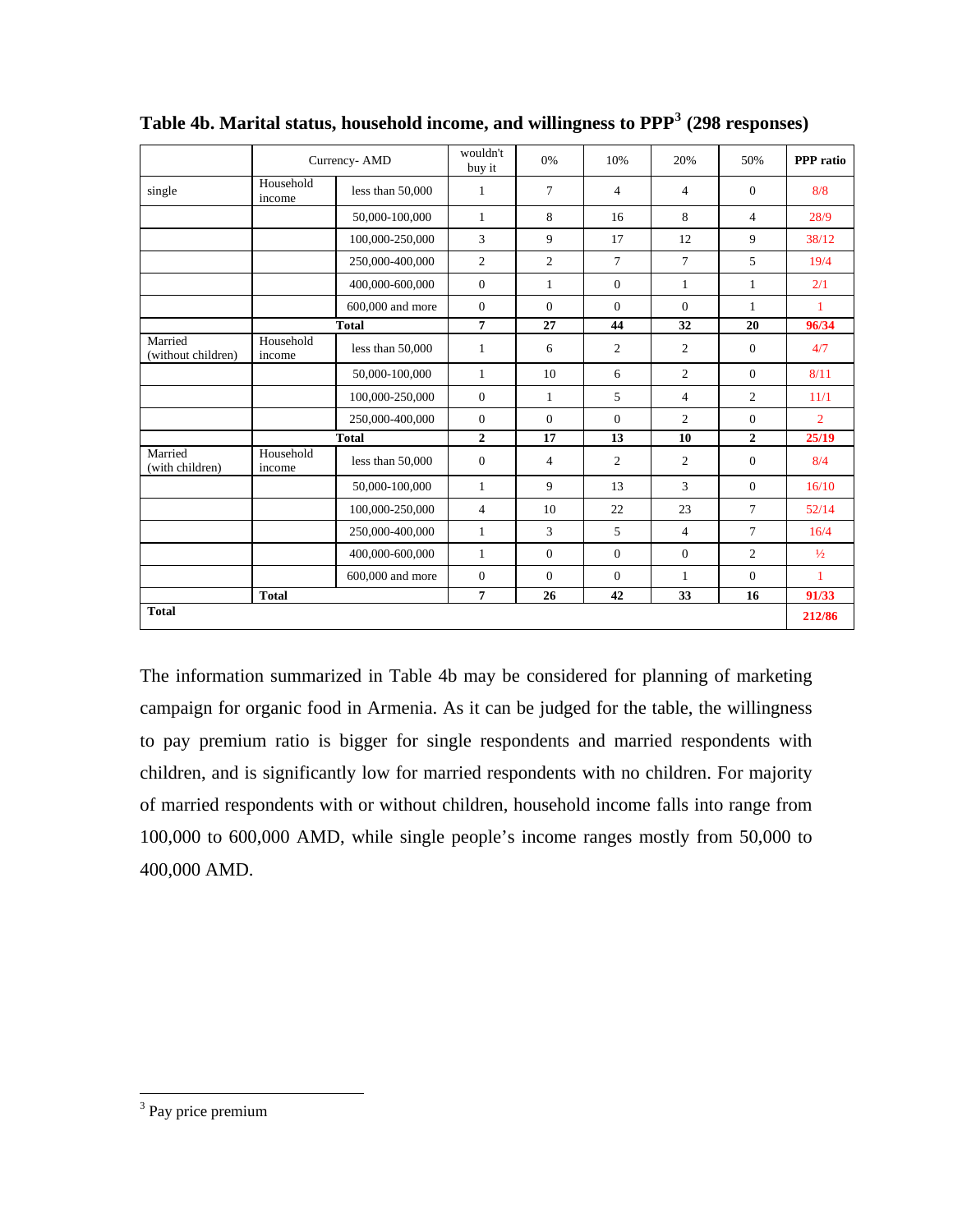|                            |              |              | wouldn't buy<br>it | 0%             | 10%            | 20%            | 50%            | <b>PPP</b><br>ratio |
|----------------------------|--------------|--------------|--------------------|----------------|----------------|----------------|----------------|---------------------|
| single                     | Age          | 19-24        | 5                  | 12             | 29             | 21             | 11             | 61/17               |
|                            |              | $25 - 34$    | $\mathbf{1}$       | $\mathfrak{Z}$ | 5              | 9              | $8\,$          | 22/4                |
|                            |              | $35 - 44$    | $\mathbf{0}$       | $\mathbf{0}$   | $\overline{3}$ | $\mathbf{0}$   | $\mathbf{1}$   | $\overline{4}$      |
|                            |              | 45-54        | $\overline{0}$     | 6              | 5              | $\mathbf{1}$   | $\mathbf{0}$   | 6/6                 |
|                            |              | 55-64        | $\overline{0}$     | $\overline{0}$ | $\mathbf{1}$   | $\mathbf{0}$   | $\mathbf{0}$   | $\mathbf{1}$        |
|                            |              | 65 and older | $\mathbf{1}$       | 6              | $\mathbf{1}$   | $\mathbf{1}$   | $\overline{0}$ | 2/7                 |
|                            | <b>Total</b> |              | $\overline{7}$     | 27             | 44             | 32             | 20             | 96/34               |
| Married (without children) | Age          | 19-24        | $\mathbf{0}$       | $\mathbf{2}$   | 3              | $\mathbf{0}$   | $\mathbf{1}$   | 4/2                 |
|                            |              | 25-34        | $\mathbf{1}$       | $\mathbf{2}$   | $\overline{2}$ | 3              | $\overline{0}$ | 5/3                 |
|                            |              | 35-44        | $\mathbf{1}$       | $\mathbf{1}$   | $\overline{2}$ | $\mathbf{1}$   | $\mathbf{0}$   | 3/2                 |
|                            |              | $45 - 54$    | $\overline{0}$     | $\overline{2}$ | 3              | 1              | $\mathbf{0}$   | 4/2                 |
|                            |              | 55-64        | $\overline{0}$     | $\overline{7}$ | $\overline{c}$ | $\overline{4}$ | $\mathbf{1}$   | 7/7                 |
|                            |              | 65 and older | $\overline{0}$     | $\overline{3}$ | $\mathbf{1}$   | $\mathbf{1}$   | $\mathbf{0}$   | 2/3                 |
|                            | <b>Total</b> |              | $\overline{2}$     | 17             | 13             | 10             | $\mathbf{2}$   | 25/19               |
| Married (with children)    | Age          | 19-24        | $\overline{0}$     | $\mathbf{0}$   | $\mathbf{1}$   | $\mathbf{1}$   | $\mathbf{0}$   | $\overline{2}$      |
|                            |              | 25-34        | $\overline{2}$     | $\overline{4}$ | 6              | 3              | $\overline{4}$ | 13/6                |
|                            |              | 35-44        | $\mathbf{1}$       | $\overline{4}$ | 8              | 11             | 5              | 24/5                |
|                            |              | $45 - 54$    | $\overline{2}$     | 11             | 23             | 15             | 6              | 44/13               |
|                            |              | 55-64        | $\overline{2}$     | 6              | $\overline{2}$ | 3              | $\overline{0}$ | 5/8                 |
|                            |              | 65 and older | $\overline{0}$     | $\mathbf{1}$   | $\overline{2}$ | $\mathbf{0}$   | $\mathbf{1}$   | 3/1                 |
|                            | <b>Total</b> |              | $\overline{7}$     | 26             | 42             | 33             | 16             | 91/33               |
| <b>Total</b>               |              |              |                    |                |                |                |                | 212/86              |

**Table 4c. Marital status, age, and willingness to PPP (298 responses)** 

Table 4c presents data on correlation between age and willingness to pay price premium. Numbers were marked to demonstrate positive (red), neutral (green), and negative (blue) ratio of willingness to PPP. Singles from 19-34 years old and married people with children from 25-54 years old are the major categories where respondents were willing to pay price premium. Thus, summarizing Tables 4b and 4c, it may be concluded that majority of people willing to pay price premium for organic food are single people from 19-34 age category with household income of 50,000-400,000 AMD and married people with children from 25-54 age category with income level of 100,000-600,000 AMD. Table 4d portrays the gender diversification for paying price premium for organic food. .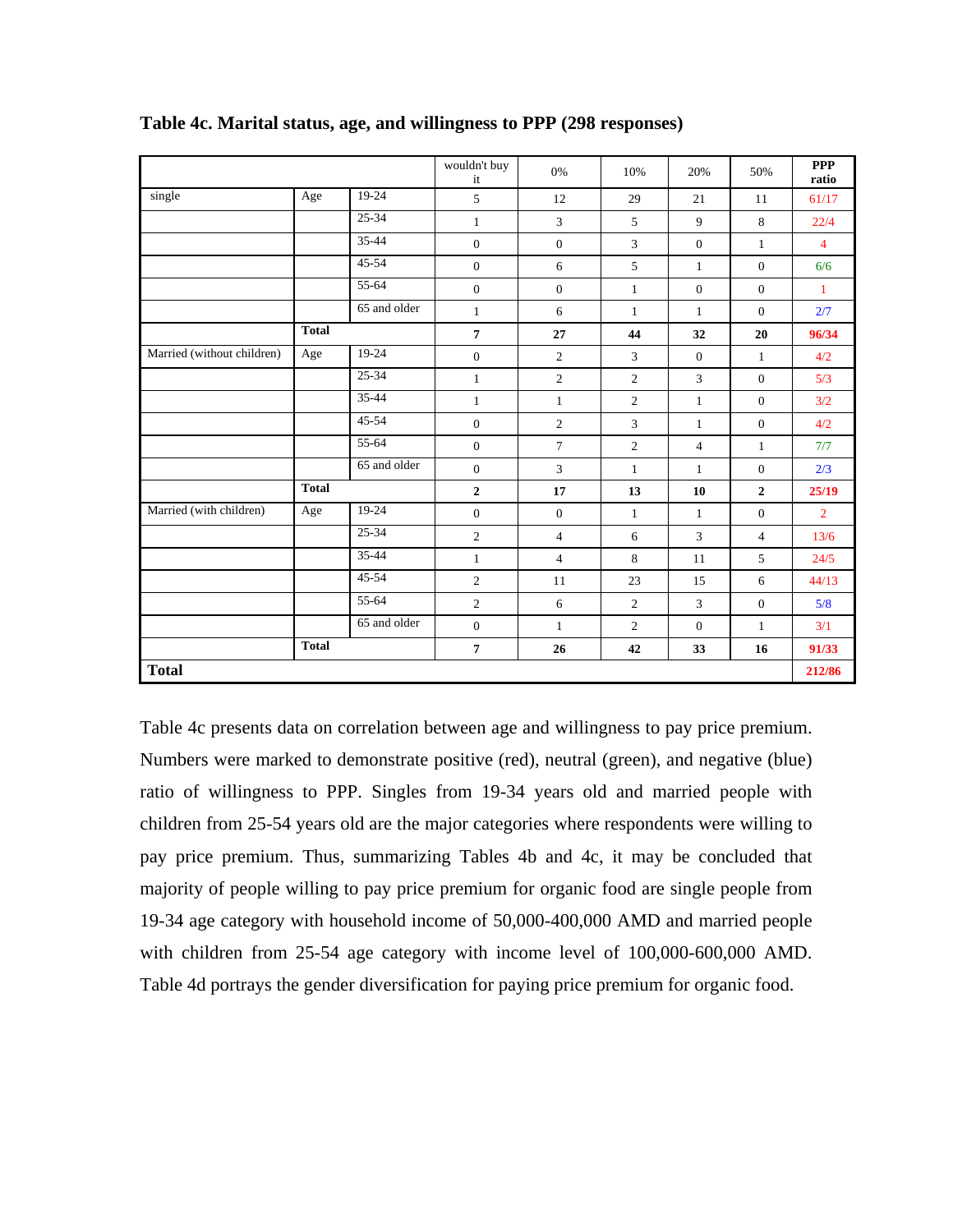| Gender | How much more than the price of conventional food would you pay for organic |       |     |     |     |        |  |
|--------|-----------------------------------------------------------------------------|-------|-----|-----|-----|--------|--|
|        | wouldn't buy it                                                             | $0\%$ | 10% | 20% | 50% |        |  |
| Male   |                                                                             | 22    | 44  | 26  |     | 91/33  |  |
| Female |                                                                             | 48    | 55  | 48  | 18  | 121/53 |  |
|        | 10                                                                          | 70    | 99  | 74  | 39  | 212/86 |  |

**Table 4d. Willingness to PPP by gender (298 responses)** 

The PPP ratio shows that women are more conscious about organic food than men are. Summarizing Tables 4a, 4b, and 4c, we can observe that total PPP ratio equals to 212/86, which means that 212 of 298 respondents are willing to pay price premium, and the rest 86 are not.

From total number of respondents that are willing to pay price premium, 47% are willing

## Chart 4a. Overall willingness to PPP



10% price premium, 35% agreed to pay 20% price premium, and finally, 18% are willing to pay 50% price premium to purchase organic food. Chart 4a summarizes information regarding willingness to pay price premium for buying organic food. It can be concluded that majority of respondents.

 (58.4%) are willing to pay price premium from 10% to 20%. According to the data published in Dairy Industry Journal, (T.I. Ribalova, 2006), it is projected that in general, market potential for organic food will reach \$100 billion in 2008 and main markets will be Germany, Great Britain, USA, Canada, and Japan. Armenia cannot be equalized with developed countries, but there are market segments that have willingness and purchasing power to buy organic food. In addition to household income level, there are other factors derived from data collected in this section that may affect on consumers willingness to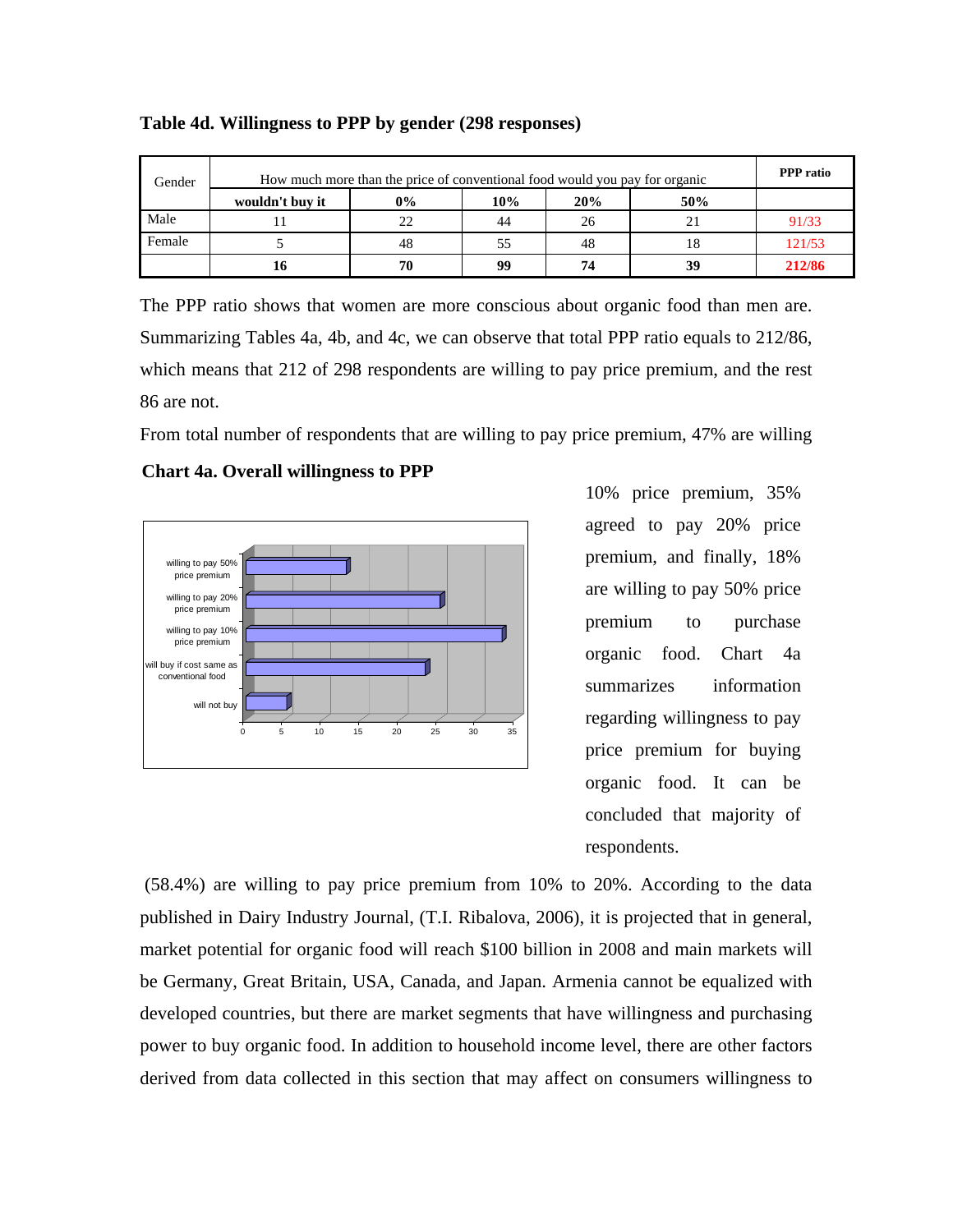PPP. For example, 5% of respondents whose average income is less than 50,000 AMD per month are willing to pay 10-20% price premium. There is a segment in Russian market (Maria Ivannikova, 2005) that despite of its small household income purchases organic products and pays price premiums to buy food because of allergic sickness. Very few people over 55 years old had shown some willingness to pay price premium for organic food partly due to lack of knowledge about it.

Several comparisons can be made between possible Armenian buyers of organic food (according to Table 3b) with EU and US organic food buyers based on their buying preferences. In the comparison we will use data derived from this consumer survey, USDA GAIN report of organic products in Netherlands (Wendalin Kolkman, 2002) and US organic food consumers' preferences (USDA Economic Research Service, 2005).

| Country            | Factors influence organic food purchase |             |           |              |                          |  |  |  |
|--------------------|-----------------------------------------|-------------|-----------|--------------|--------------------------|--|--|--|
|                    | <b>Healthiness</b>                      | Environment | Taste     | Food quality | Support local<br>farmers |  |  |  |
| Armenia            | 71.8%                                   | 51.8%       | 51.2%     | 67.1%        | 22.3%                    |  |  |  |
| US                 | 54%                                     | 58%         | <b>NA</b> | 42%          | 57%                      |  |  |  |
| <b>Netherlands</b> | 49%                                     | 51%         | 41%       | 12%          | 14%                      |  |  |  |

**Table 4e. Factors influencing organic food purchase decision for consumers of Armenia, US, and Netherlands** 

As you can judge from the Table 4e, Armenian consumers most of the three countries concern about healthiness of the product: 71.8% (vs. 54% and 49%), and food quality 67.1% (vs. 42% and 12%). Consumers' concern about environment in all three countries is almost the same (more than 50%), with slight higher number for US consumers (58%). Finally, Dutch and Armenian consumers are least concerned about supporting local farmers as compared to US consumers. These data prove that even though very few Armenians have awareness on organic food, most of them have high concern bout healthiness, environment, food quality, and other characteristics influencing their purchase pattern.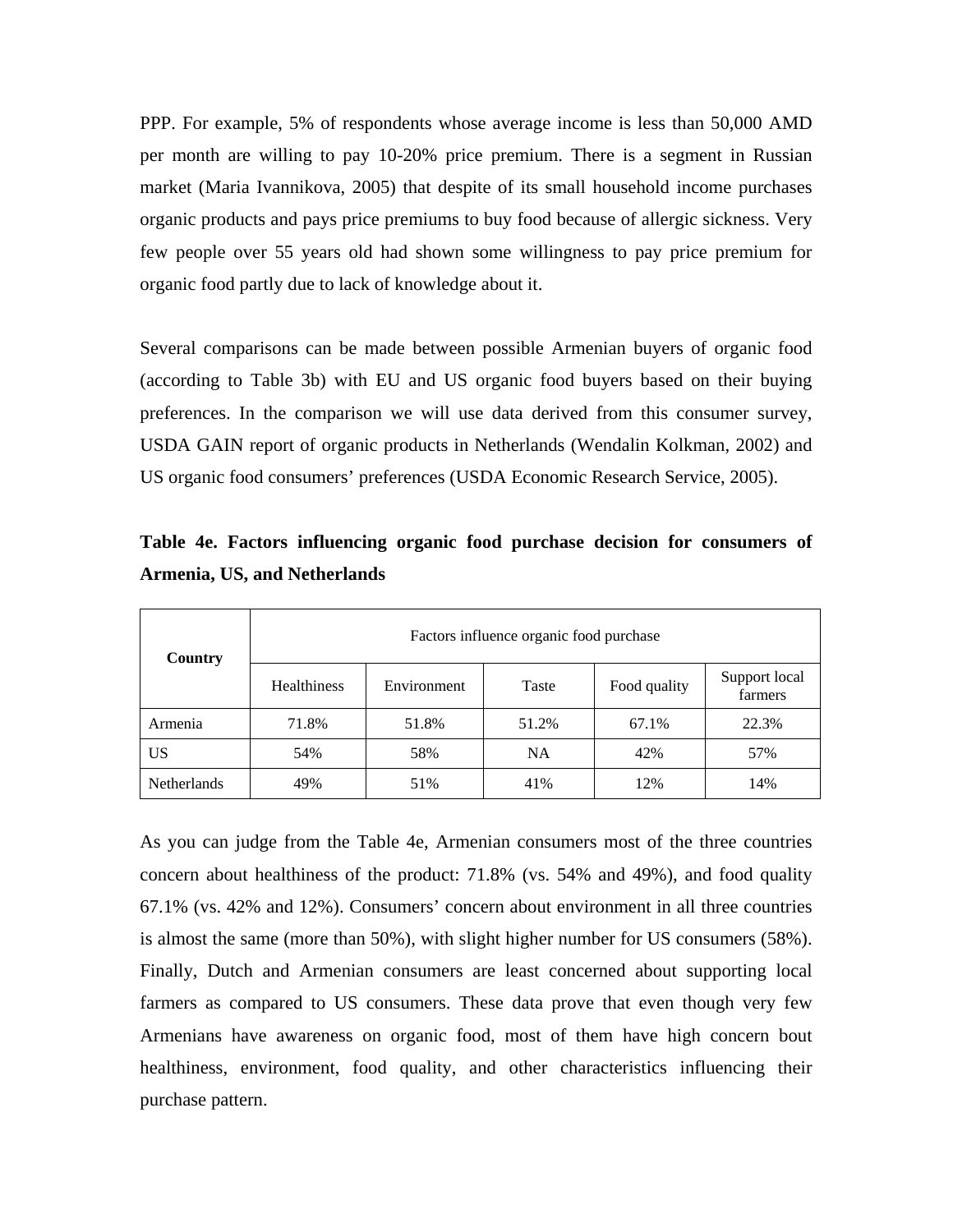#### **Conclusions and Recommendations**

The results of the research have shown that consumer needs more information about organic/ecologically clean product. In general, the criteria for purchasing organic food are healthiness of the food that does not contain chemicals, better taste, higher quality, and environmental protection. Almost 60% of respondents agreed that it costs more than conventional food. It can be concluded from the survey that 71.4% are willing to pay price premiums, from which 47% of respondents are willing to pay 10% price premium, 35% agreed to pay 20% price premium, and finally, 18% are willing to pay 50% price premium to purchase organic food. This information gives an overview of the average and above average consumers' willingness to pay more and get better food, but even though there is willingness to pay price premium, people need to be assured that the product that they purchase complies with characteristics they look for. Respondents of 19-34 age category with household income of 50,000-400,000 AMD per month and married people with children from 25-54 age category, with income level of 100,000- 600,000 AMD are willing to pay price premium for organic food.

**Although the overall picture looks positive, there are many challenges associated with organic food market development in Armenia. The first and the most important challenge is organization of appropriate pricing, distribution, and promotional activities. Pricing is very important at this level; determination of the cost of production and setting the selling price is the key. At the same time, price must be kept fair: by lowering prices you may sell more products, but calculate if there is relationship between quantities against margin to make right decision. The description of market segment mentioned in the above paragraph makes easier understanding where products should be sold, and to whom promotional activities should be directed.** 

It takes lots of time and efforts to organize production of the certified organic food in Armenia and both the process of certification and production increase price for the final product. Absence of the legislation may affect on certified organic food producers during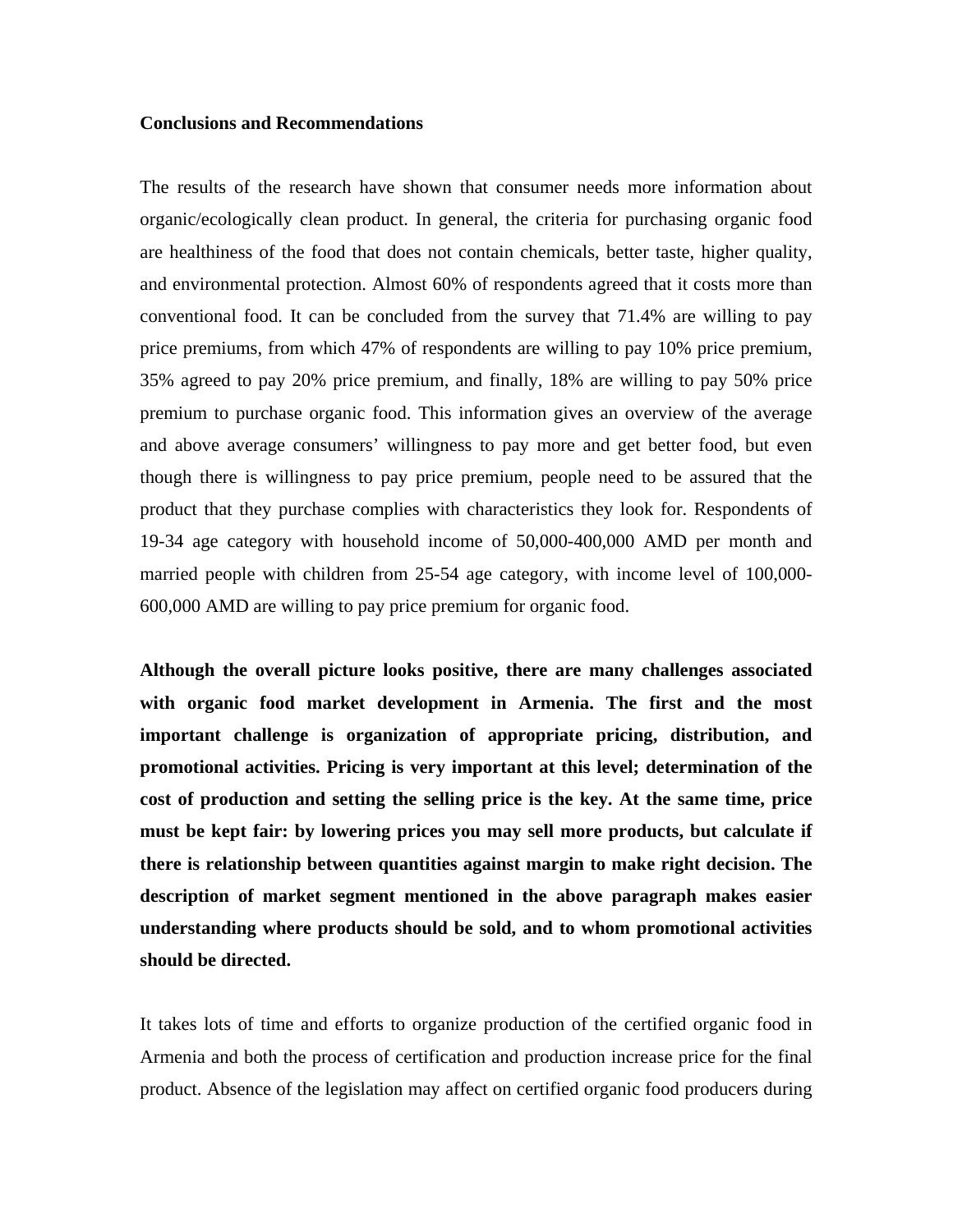market development stage, because as soon as products are sold, different producers would label conventional products as ecologically clean or organic and sell for lower prices.

**There are two main issues, which are important. The first one is the confirmation of legislative act that will legally define organic product and certification process necessary for production. The legislation must clearly define the terms that can be used only for organic products to avoid future confusion with consumers. The terms such as natural, ecologically clean, bio, organic, and other definitions should be presented in the text of the law. Today, Armenian consumers are more familiar with term "ecologically clean" rather than "organic". The second issue is the introduction of an extensive educational program in form of promotion to inform consumers about product availability, describe the main characteristics of it, and persuade by showing characteristics presented in Table 3b.** 

Certification of production and processing of organic food is the product development, and producers should pay attention to keeping consistent quality of the product. Knowledge of consumption pattern and trends is the key to success: there are people that are willing to pay price premium, that have specific expectations from quality of food they purchase and they can be convinced that organic food will satisfy their needs. Generally, consumers with average and above average income level that are willing to pay price premium (64.43% of respondents) will be in different segments. A number of them will be buying organic food seldom, some of them regularly. Education is another factor that affects on people's decision-making and people that have average or high income level are not necessarily to be observed as the only potential clients. Finally, all consumer groups must clearly understand why organic is more expensive.

**It is very important to emphasize the role of promotion for organic product. In the US and EU countries consumption of organic product is increasing. This takes place mainly due to welfare of the population and education about product usefulness. Armenian market segmentation will be different, depending on price premiums size,**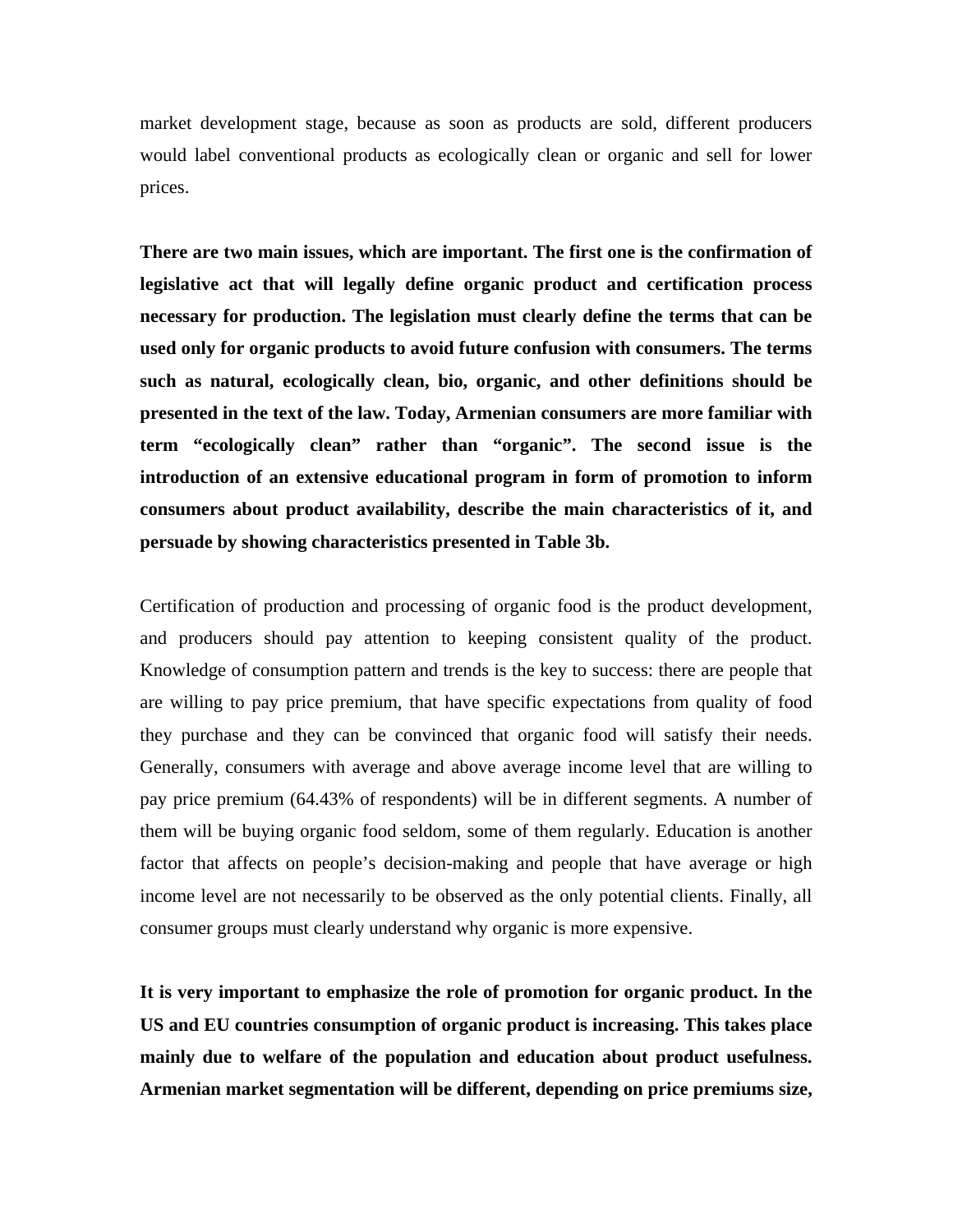**as it is observed that only 13% of people with income above average are willing to pay 50% price premium. In addition, it will depend on cost of production of organics in Armenia. Generally, if we consider 64.43% of average and above average income people's willingness to pay some price premium, this number will be increasing due to improvement of welfare in Armenia. So, we can conclude that well organized effective promotional campaign will create base for the organic food market development, and whenever it reaches its maximum it will be growing due to disposable income increase in Armenia.** 

In 2006, "Ecoglobe" LLC will be authorized to provide organic certificate and there are 14 farms and 8 processors that are in process of certification. Marketing campaign should be planned carefully to focus on right market segments and provide appropriate pricing, promotional and distribution activities. As per new product, such factors as presentation of the product in the market and fair pricings that will be profitable for the producer and affordable for consumers should be considered.

Armenian consumer trusts local producer and wants to buy local products as much as possible. The main factors that affect their decision (See Appendix C) are that consumer believes that local products are natural, tastier, and fresh. If all these steps are carefully planned, there are perspectives that organic food market will be growing, demand will create new organic food producers and processors, and larger volumes, and finally, certification will enable entering new markets.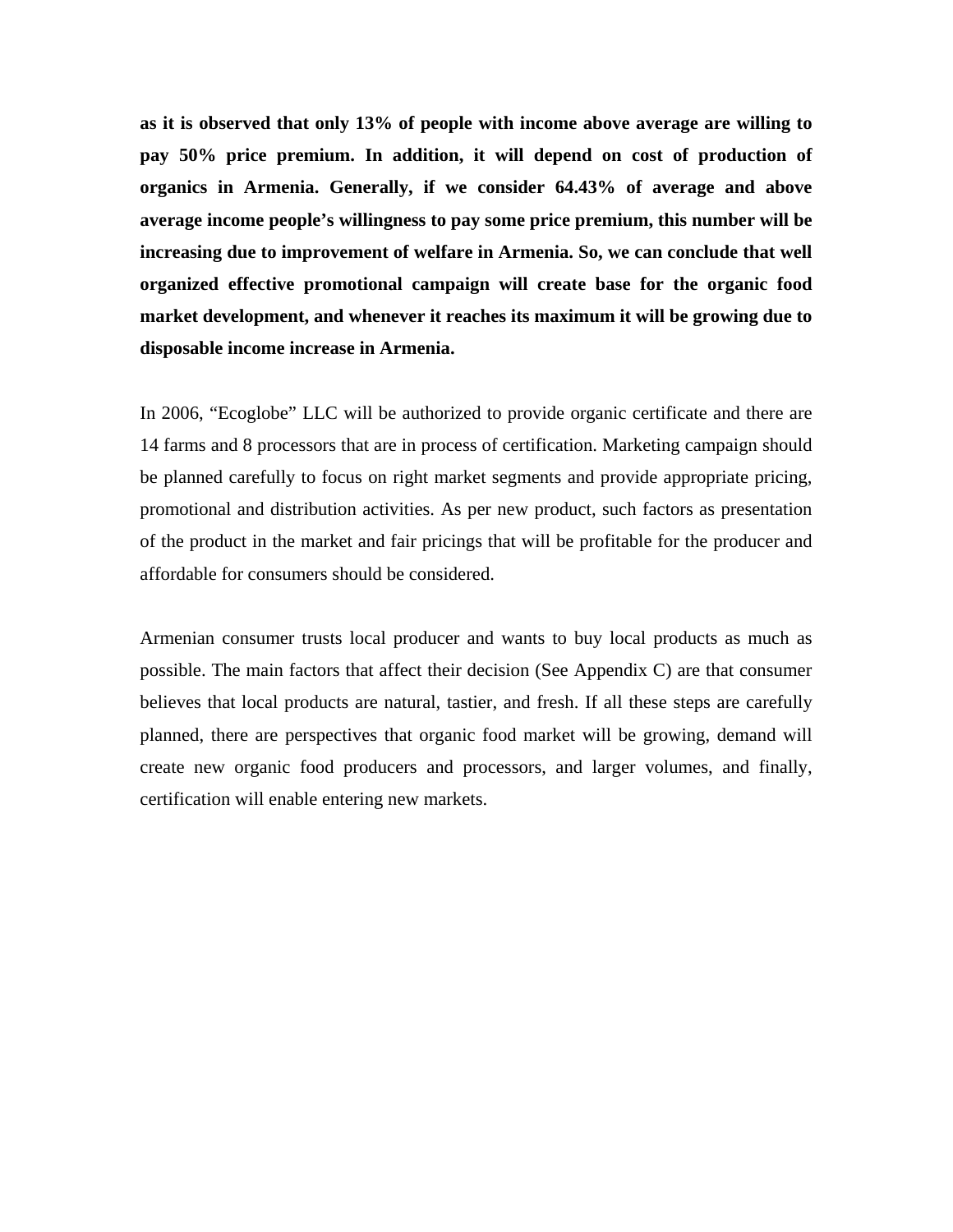## **REFERENCES**

IFOAM, 2005, Principles of Organic Agriculture, [http://www.ifoam.org/about\\_ifoam/principles/index.html](http://www.ifoam.org/about_ifoam/principles/index.html)

The national organic program, ["Organic food standards and labels" the facts](http://www.ams.usda.gov/nop/Consumers/brochure.html), <http://www.ams.usda.gov/nop/Consumers/brochure.html>April 2002

George Kuepper "Organic farm certification and national organic program" ATTRA, pages 1-8, October 2002

Smil, Vaclav Enriching the Earth: Fritz Haber, Carl Bosch, and the Transformation of World Food, MIT Press, 2001.

European Commission: Agriculture, environment, rural development: Facts and Figures – A challenge for agriculture, 1999, 262 pp.

Jacob Hansen, Statistics in Focus: Organic farming, 2001, 8 pp.

EU market survey 2004, organic food products, September 2004

US Embassy Stockholm, Sweden Organic Products 2000, GAIN Report #SW8009, pages 3-4, 29.06.2000

Walter Krucsay, Organic Production and Marketing of Organic Products 1999, GAIN Report #AU9046, pages 3-4, 11.10.1999.

Lindy Crothers, Australia Organic Products 2000, GAIN Report #AS0019, pages 3-4, 06.05.2000.

Laurent J. Journo, France: Organic Food Report 2001, GAIN Report #FR1071, pages 3-5, 10.31.2001

Fabiana Borges da Fonseca, Brazil Organic Product Report 2002, GAIN Report #BR2002, pages 3-6, 03.04.2002.

Peter Lemiska, Finland Organic Product Report 2002, GAIN Report #FI2006, pages 4-6, 09.12.2002.

Phil Bicknell, UK Organic Products 2002, GAIN Report #US3006, pages 6-13, 03.21.2003.

Randall Huger, Organics 2002, GAIN Report #RS4017, page 5, 04.05.2004.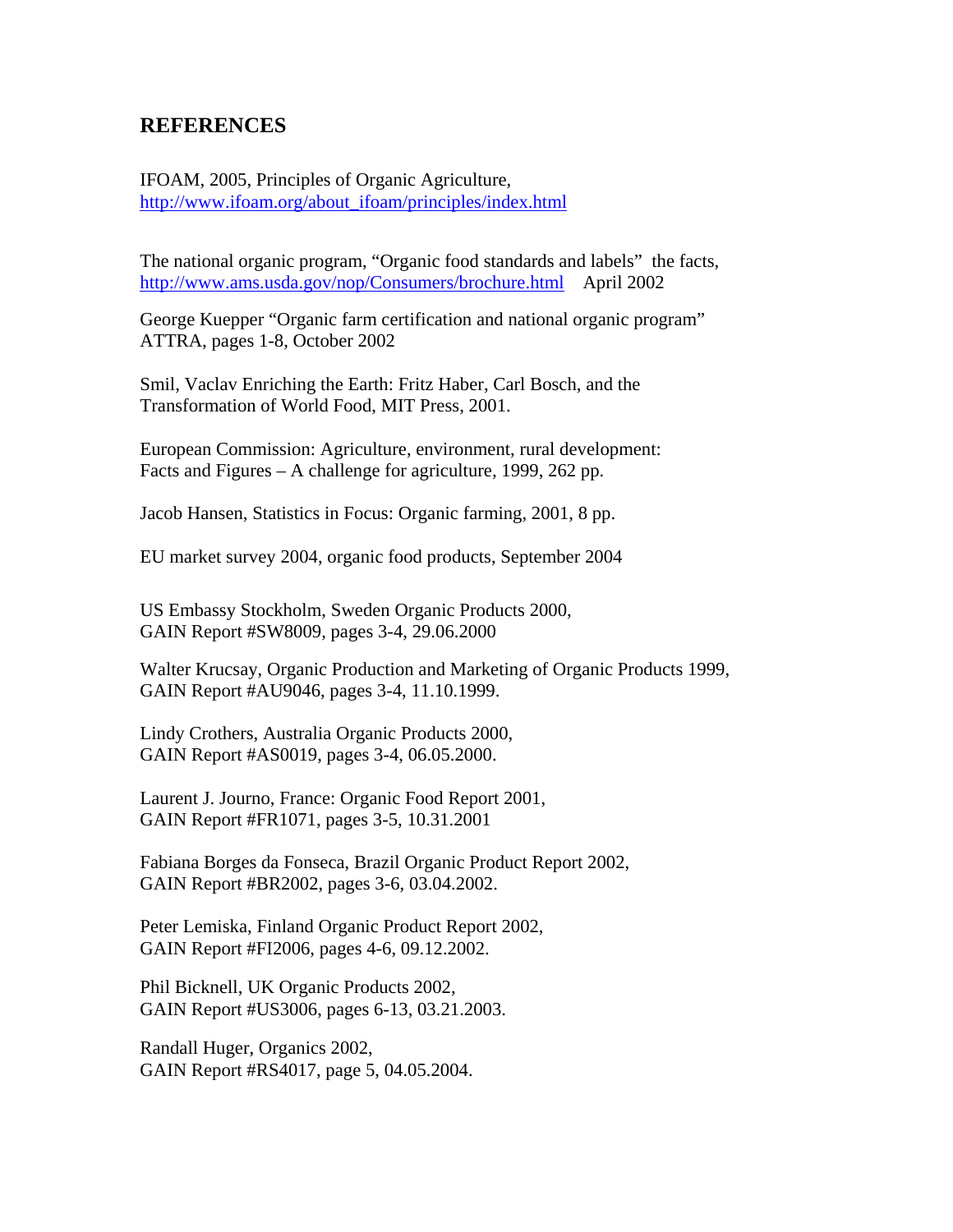Vinita Sharma, New Zealand Organic Products, GAIN Report #NZ1033, page 2, 07.27.2001

USDA organic standards,

[http://www.ams.usda.gov/nop/ Consumers/brochure.html,](http://www.ams.usda.gov/nop/%20Consumers/brochure.html) Last Updated: March 30, 2006

EU Market Survey, Organic food products, page 77, 2004

T.I. Ribalova, Fashion for organic food aroused but there is no demand, Dairy Industry journal, volume #2, pages 14-16, March 2006

Maria Ivannikova, Classes of organic, http://www.sostav.ru/articles/2005/05/12/mark120505-1/, 12.05.2005

Wendalin Kolkman, The Dutch Market for Organic Food Products GAIN Report #NL2015, page 5, 03.25.2002

USDA Economic Research Service, Price Premium Hold on as US Organic Produce Market Expands, Electronic Outlook Report, VGS-308-01, page 7, May 2005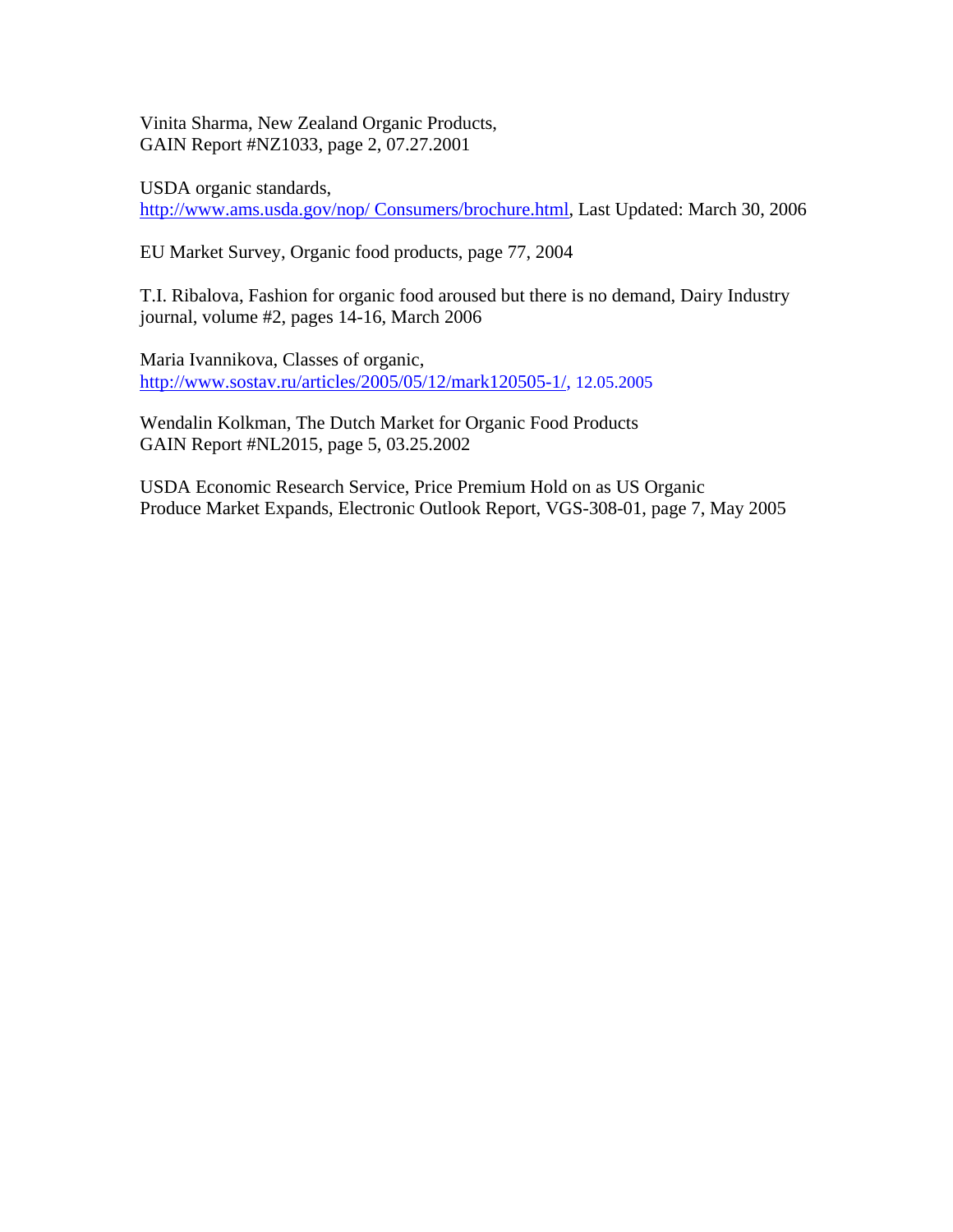## **APPENDIX A**

### **Chart AI. Age cross tabulation with willingness to pay price premium (PPP)**





**Table AI. Household income and willingness to pay price premium** 

|                    | How much more than the price of conventional food would you pay for organic |                          |             |             |          | Total                   |
|--------------------|-----------------------------------------------------------------------------|--------------------------|-------------|-------------|----------|-------------------------|
|                    | wouldn't buy it                                                             | 0% more                  | $10\%$ more | $20\%$ more | 50% more |                         |
| less than $50000$  | $\mathfrak{D}_{\mathfrak{p}}$                                               | 17                       | 8           | 8           | 0        | 35                      |
| 50000-100000       | 3                                                                           | 27                       | 35          | 13          | 5        | 83                      |
| 100000-250000      |                                                                             | 20                       | 45          | 40          | 18       | 130                     |
| 250000-400000      | 3                                                                           | $\overline{\phantom{0}}$ | 12          | 13          | 12       | 45                      |
| 400000-600000      |                                                                             |                          | $\Omega$    |             | 3        | 6                       |
| 600000 and<br>more | $\Omega$                                                                    | $\Omega$                 | $\Omega$    |             |          | $\mathcal{D}_{1}^{(1)}$ |
| Total              | 16                                                                          | 70                       | 100         | 76          | 39       | 301                     |
| Total in percent   | 5.4%                                                                        | 23.2%                    | 33.3%       | 25.2%       | 12.9%    | 100%                    |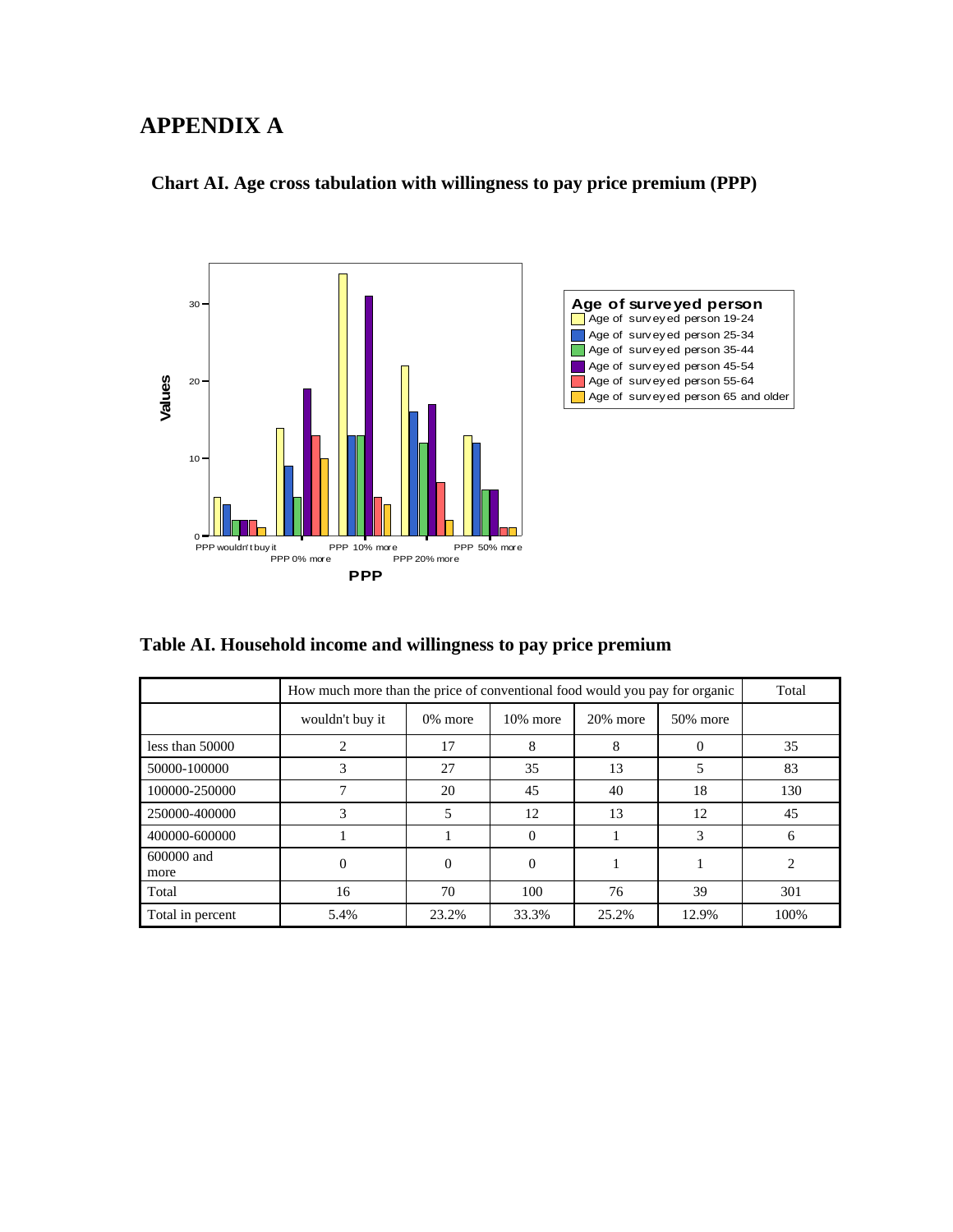

**Chart AII. Household income and willingness to pay price premium**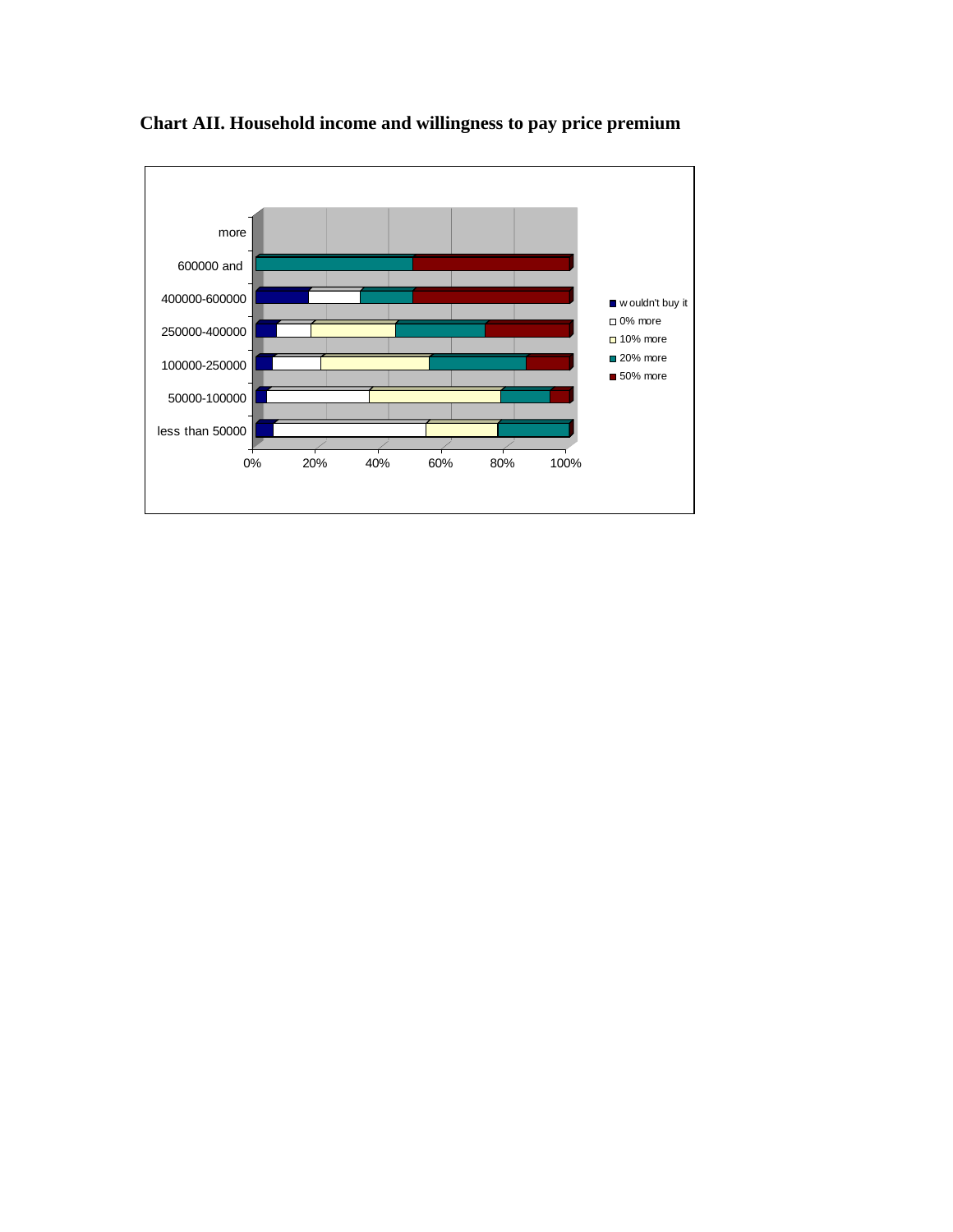# **APPENDIX B**

|                             | N   | Mean | <b>Std. Deviation</b> |
|-----------------------------|-----|------|-----------------------|
| <b>Expiration</b> date      | 301 | 3.47 | .947                  |
| Preservatives               | 301 | 2.95 | 1.111                 |
| <b>Vitamins</b>             | 301 | 2.88 | 1.098                 |
| <b>Brand</b>                | 301 | 2.81 | 1.010                 |
| Country                     | 301 | 2.80 | 1.033                 |
| <b>Quality designation</b>  | 301 | 2.79 | 1.045                 |
| Calories                    | 301 | 2.68 | 1.073                 |
| Instructions                | 301 | 2.63 | 1.049                 |
| Proteins                    | 301 | 2.59 | 1.034                 |
| Carbohydrates               | 301 | 2.56 | 1.042                 |
| Certificate of organic food | 301 | 2.54 | 1.024                 |
| Fats                        | 301 | 2.54 | 1.024                 |
| Bar code                    | 301 | 2.00 | .964                  |

## **Table BI. Information on labels by their importance**

## **Table BII. Selection of place for shopping**

|             |     | Minimum | Maximum | Mean | Std. Deviation |
|-------------|-----|---------|---------|------|----------------|
| Convenience | 300 |         |         | 3.74 | 1.349          |
| Service     | 301 |         |         | 3.66 | 1.125          |
| Price       | 301 |         | ັ       | 2.87 | 1.409          |
| Food safety | 300 |         |         | 2.67 | 1.243          |
| Quality     | 301 |         |         | 1.83 | 1.047          |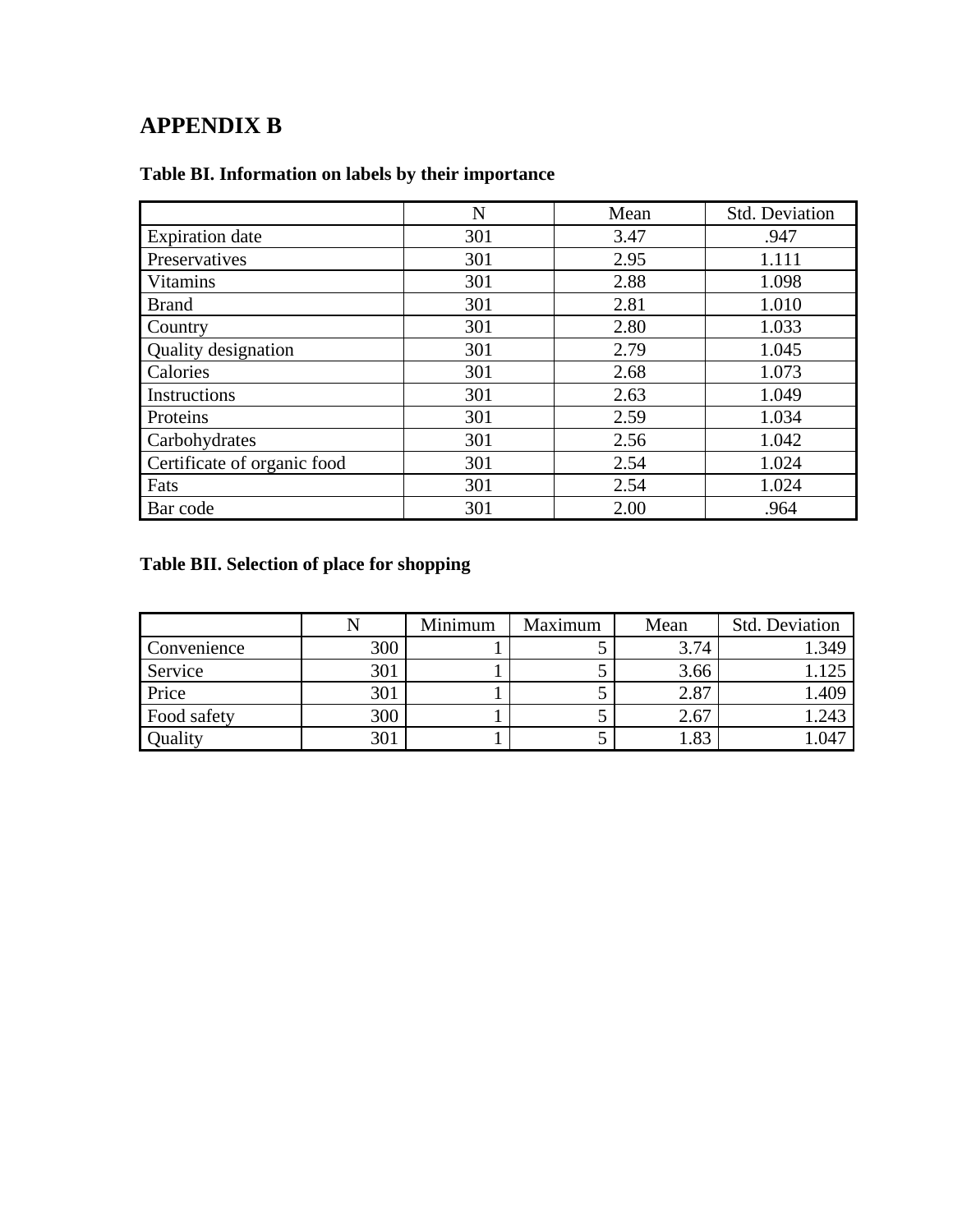## **APPENDIX C**

## **Table C I. Do you buy domestic non processed meat?**

|       |       | Frequency | Percent | Cumulative<br>Percent |
|-------|-------|-----------|---------|-----------------------|
| Valid | no    |           | 1.0     | 1.0                   |
|       | ves   | 298       | 99.0    | 100.0                 |
|       | Total | 301       | 100.0   |                       |

### **Table C II. Do you buy domestic processed meat products?**

|       |       | Frequency | Percent | Cumulative<br>Percent |
|-------|-------|-----------|---------|-----------------------|
| Valid | no    | 26        | 8.6     | 8.6                   |
|       | yes   | 275       | 91.4    | 100.0                 |
|       | Total | 301       | 100.0   |                       |

## **Table C III. Do you buy domestic milk and dairy products?**

|       |       | Frequency | Percent | Cumulative<br>Percent |
|-------|-------|-----------|---------|-----------------------|
| Valid | no    | 5         | 1.7     | 1.                    |
|       | yes   | 296       | 98.3    | 100.0                 |
|       | Total | 301       | 100.0   |                       |

### **Table C IV. Do you buy domestic cheeses?**

|       |       | Frequency | Percent | Cumulative<br>Percent |
|-------|-------|-----------|---------|-----------------------|
| Valid | no    | 18        | 6.0     | 6.C                   |
|       | yes   | 283       | 94.0    | 100.0                 |
|       | Total | 301       | 100.0   |                       |

## **Table C V. Do you buy domestic fruits and vegetables?**

|                |        | Frequency | Percent | Cumulativ<br>e Percent |
|----------------|--------|-----------|---------|------------------------|
| Valid          | no     | 3         | 1.0     | 1.0                    |
|                | yes    | 297       | 98.7    | 100.0                  |
|                | Total  | 300       | 99.7    |                        |
| <b>Missing</b> | System | 1         | .3      |                        |
| Total          |        | 301       | 100.0   |                        |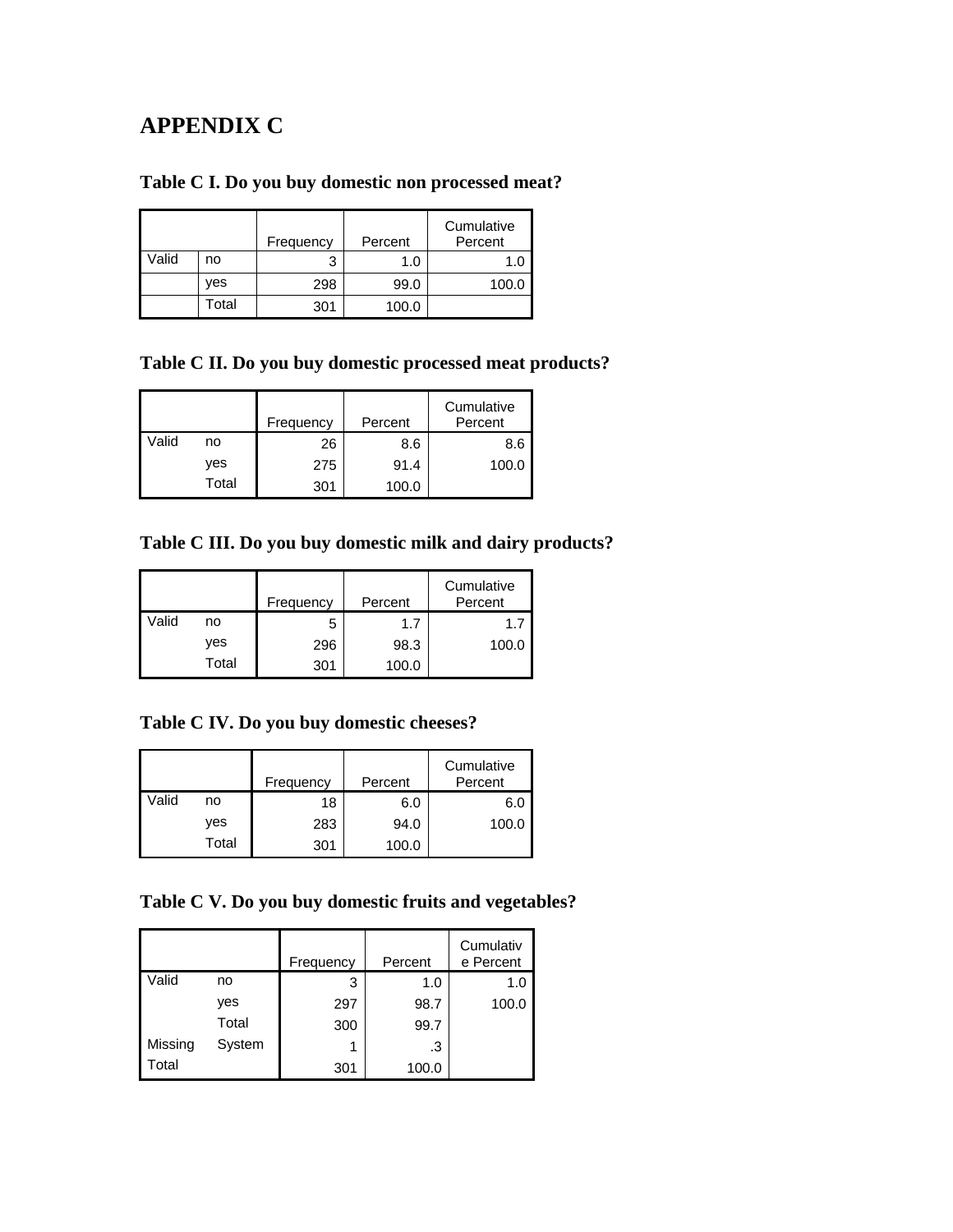|       |       | Frequency | Percent | Cumulative<br>Percent |
|-------|-------|-----------|---------|-----------------------|
| Valid | No    | 84        | 27.9    | 27.9                  |
|       | ves   | 217       | 72.1    | 100.0                 |
|       | Total | 301       | 100.0   |                       |

**Table C VI. Do you buy domestic canned product of fruits and vegetables?**

## **Table C VII. Summary information about respondents' reason for selecting domestic food products.**

actor 1 - Natural

|       |            | Frequency | Percent | Cumulative<br>Percent |
|-------|------------|-----------|---------|-----------------------|
| Valid | agree      | 256       | 85.0    | 85.0                  |
|       | disagree   | 10        | 3.3     | 88.4                  |
|       | don't know | 35        | 11.6    | 100.0                 |
|       | Total      | 301       | 100.0   |                       |

Factor 2 - Healthier

|       |            | Frequency | Percent | Cumulative<br>Percent |
|-------|------------|-----------|---------|-----------------------|
| Valid | agree      | 285       | 94.7    | 94.7                  |
|       | disagree   | 4         | 1.3     | 96.0                  |
|       | don't know | 12        | 4.0     | 100.0                 |
|       | Total      | 301       | 100.0   |                       |

Factor 3 - Fresh

|       |            | Frequency | Percent | Cumulative<br>Percent |
|-------|------------|-----------|---------|-----------------------|
| Valid | agree      | 255       | 84.7    | 84.7                  |
|       | disagree   | 13        | 4.3     | 89.0                  |
|       | don't know | 33        | 11.0    | 100.0                 |
|       | Total      | 301       | 100.0   |                       |

Factor 4 – High quality

|       |            | Frequency | Percent | Cumulative<br>Percent |
|-------|------------|-----------|---------|-----------------------|
| Valid | agree      | 199       | 66.1    | 66.1                  |
|       | disagree   | 27        | 9.0     | 75.1                  |
|       | don't know | 75        | 24.9    | 100.0                 |
|       | Total      | 301       | 100.0   |                       |